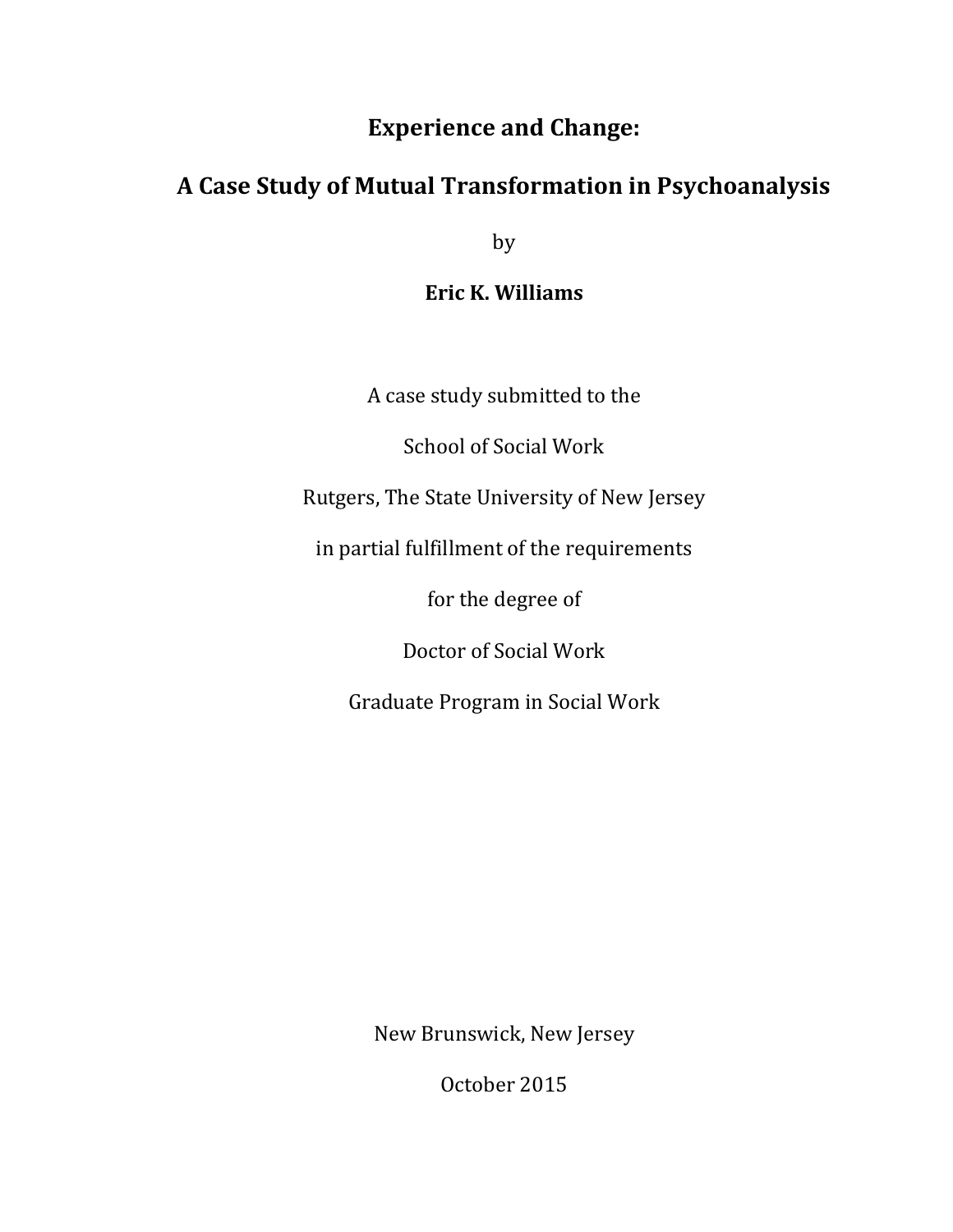#### **Experience and Change: A Case Study of Mutual Transformation in Psychoanalysis**

Eric K. Williams

### Abstract

This case study examines the development of a psychoanalyst's theoretical orientation and subsequent shift in technique due to the challenging dynamics of a difficult patient. As a result of the patient's early trauma in parental relationships, he adopted the defensive position of being an "exception" to his dysfunctional history. At the same time he developed feelings of intense shame. New knowledge was gained through analysis of the initial failed technical approach of transference interpretation, and subsequent redirection to the patient's needs vis-a -vis gaining understanding of the patient's implicit memory exhibited through behavior in the treatment relationship. The main goal of this case study is to demonstrate the value of a phenomenological perspective when used in conjunction with psychoanalytic technique in order to gain a more in-depth understanding of the treatment relationship as well as the needs of the patient.

*\*Privacy Disclaimer: To protect the confidentiality of the client, identifying information has been disguised and certain details have been concealed.*

*Change*. - verb (used with object):

1. To make the form, nature, content, future course, etc., of (something) different from what it is or from what it would be if left alone. 2. To transform or convert

3. To substitute another or others for; exchange for something else.

4. To give and take reciprocally; interchange: to change places with someone.

5. To transfer from one (conveyance) to another.

Change. In *dictionary.reference.com*

This is a story about experience and change. It is about how changes in behavior cause change in people. It describes how circumstances, events, and relationships can have profound impact upon the lived life. This case study is about a man who was changed by early traumatic experiences and subsequent feelings of shame. It tells of the process by which he came to view himself as an "exception" to everyone and everything dysfunctional around him. It is also a story about the past reenacted and the effect that had upon a therapeutic relationship. It describes a clinician's development as he struggled while treating a difficult patient. It is written as a reflection on parallel discovery and mutual change in the therapeutic encounter, with the hope that it might change the reader in some small way as well.

Late autumn. Change, once again in the air. Gazing out of my window down the boulevard, I admired the orderly lines of colorfully speckled trees. During the summer, their lush green canopies made them indistinguishable from one another. The passing season changed them into a tapestry of brilliant, individual hues. I paused to analyze the difference in each tree and how this was expressed naturally, through color. Collectively they created a beautiful landscape scene, but taking a moment to admire each one, their uniqueness of shape, color and how this contributed to the whole, I was briefly mesmerized. Waiting for my next appointment, I drew a deep, satisfying breath. I felt at peace. I was confident in myself and my work. I had no way of knowing that was all about to change.

It was a late afternoon in November when I first met the peculiar, grey-haired man. As the afternoon sunlight began to slip from my window, Sam cautiously stepped into my office. He appeared a contradiction of sorts. He was middleaged but adolescent-like at the same time; tall,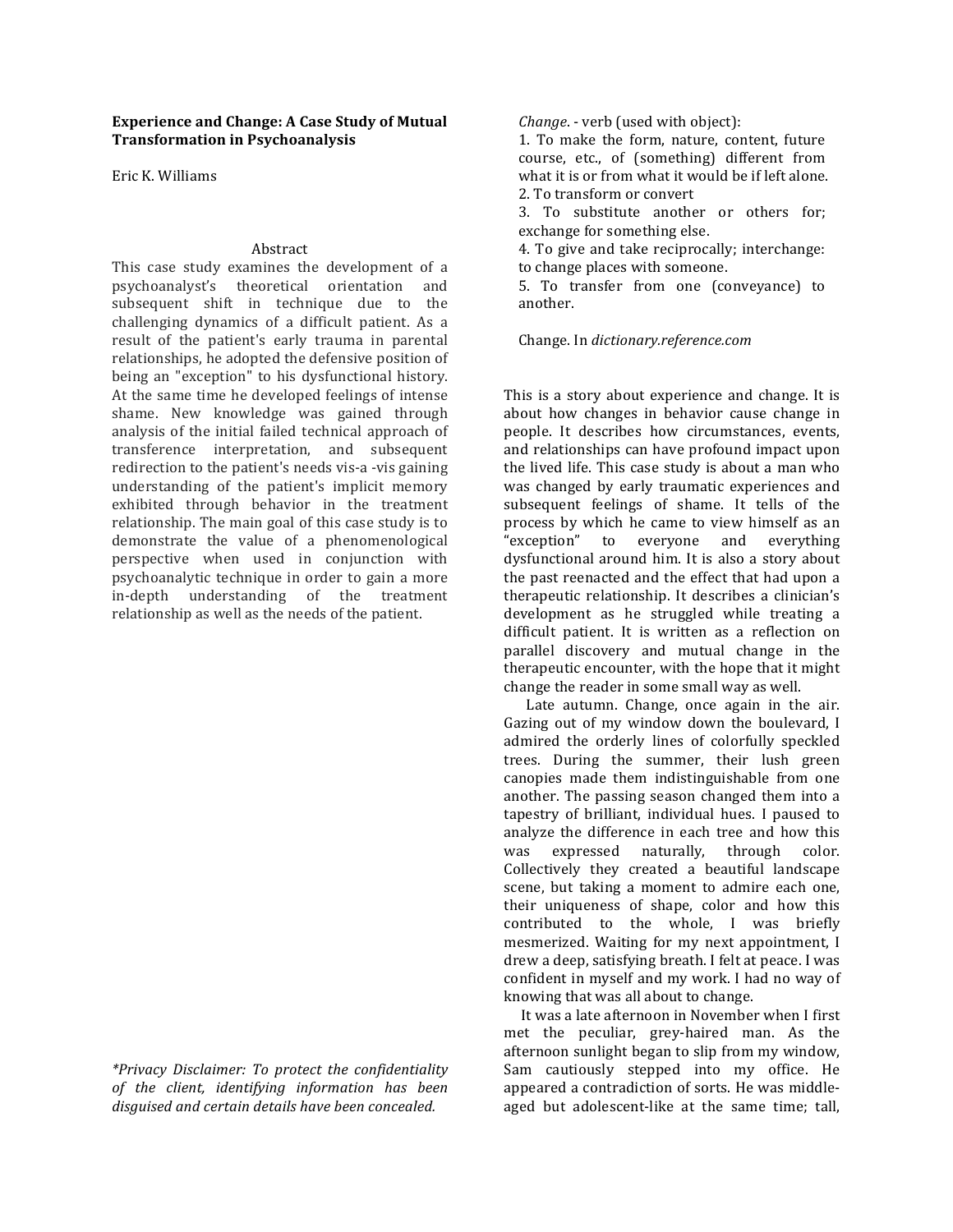lanky, narrow-faced. He was handsome in simple ways. The tight-lipped expression on his face seemed to communicate uncertainty, skepticism, or possibly irritation. His uneasy lumber into the room gave him an awkward appearance; like a teenager not fully developed or a big puppy that hadn't yet grown into its large paws, Sam seemed out of place in different ways, like a stranger, especially in his own body. His full head of shoulder-length, salt and pepper hair, wildly tossed about, along with the deep lines on his face, revealed all fifty-one years of his life. Sam may have had an adolescent quality about him, but make no mistake, he was no child. These qualities and the mystery that lied behind them intrigued me. There was something about Sam that I could not initially understand but I was clearly drawn to him. In retrospect. I believe it was because I identified with him on some level; a strong unconscious need for validation and approval lying in wait, for both of us.

He appeared clean but there was a disorganized quality about him; a belt loop missed, his shirt half tucked and a pair of pants that looked like they could use a date with an iron, Sam looked something of a misfit. His eyes were deep, intense, full of emotion. I was struck by his gaze and the feelings it induced in me. I felt compassion, sadness, and trepidation all at once. This was short-lived because Sam quickly looked away from me. I sensed some confusion on his part about what to do next, so I invited him in. He obliged, albeit slowly, moving into the waiting area. He stood for a moment with his hands poised on his hips and surveyed the landscape. He appeared like a traveler trying to acclimate to strange and unfamiliar surroundings. Then, crossing his arms in a violent rush, with a grimace on his face, Sam spoke. Sounding arrogant but also vulnerable, his low, raspy voice rose up in a shout:

"It took me almost an hour to get here with the traffic! This place was hard as hell to find and parking wasn't easy either. My last therapist at least had off street parking."

As he lobbed this salvo of complaints at me I began to feel defensive, that I too, was being judged along with Sam's criticism of my office. A barrage of thoughts hit me:

"This office really is in a bad location."

"I'm going to lose this patient. He won't come back because of this."

"To hell with this guy if he doesn't like my office!"

I paused to get a grasp on what was happening. In an instant Sam changed my mood, making me

feel unsure of myself and irritated with him. Trained as a psychoanalyst. I am grounded in the essential process of analyzing my countertransference, the feelings I am having in response to how the patient is reacting with me. As I scanned myself, I took note of physical sensations, the tightening in my stomach and the rush of heat I felt rising through my body. I also paused to take note of my thoughts, which were clearly defensive. Although I was certain that the intensity of these feelings was coming from outside of me, induced by Sam, I was struck by the fact that there was something subjective operating too; some part of this reaction was coming from inside me. In retrospect, I believe I identified with Sam's need for approval and this in turn activated my anxiety to be in control of the situation. This is not an uncommon feeling for psychotherapists to have. However, it is crucial for the therapist to be aware of these feelings because as Casement (1991) points out, unanalyzed countertransferential feelings can prompt a therapist to respond to new clinical phenomena with a false sense of recognition, drawing upon established formulations. He furthers, "the unconscious dynamics that contribute to this countertransference response include the therapist's anxiety, and a need to feel more secure, especially when under stress with a patient" (p. 14). Sam's behavior was unsettling to me and to compensate I distracted myself with some "diagnostic thinking," along the lines that he was suffering from some kind of personality disorder. I even compared Sam to a patient I had very early on in my career, who exhibited similar behaviors. After a brief pause, I turned my attention back to Sam, whose behavior I thought was a defensive reaction, masking feelings too difficult for him to express directly through words. Beginning treatment can evoke complex reactions in patients, but all I could do in that moment was continue observing and analyzing the changes taking place, both inside of me as well as outside. Based upon what I had experienced with Sam up to that point and because I was feeling so uncertain about how he might react, any type of interpretation or confrontation was not an option.

I invited Sam to have a seat. With that, he scanned the room, surveying his limited options. In one less than graceful movement, he dropped his satchel to the floor with a thud and collapsed into the cushions of the couch. Slouched in his oversized pea coat, which he had yet to unbutton, Sam looked up at me. Our met gaze was brief; I tried to get a quick sense of him and struggled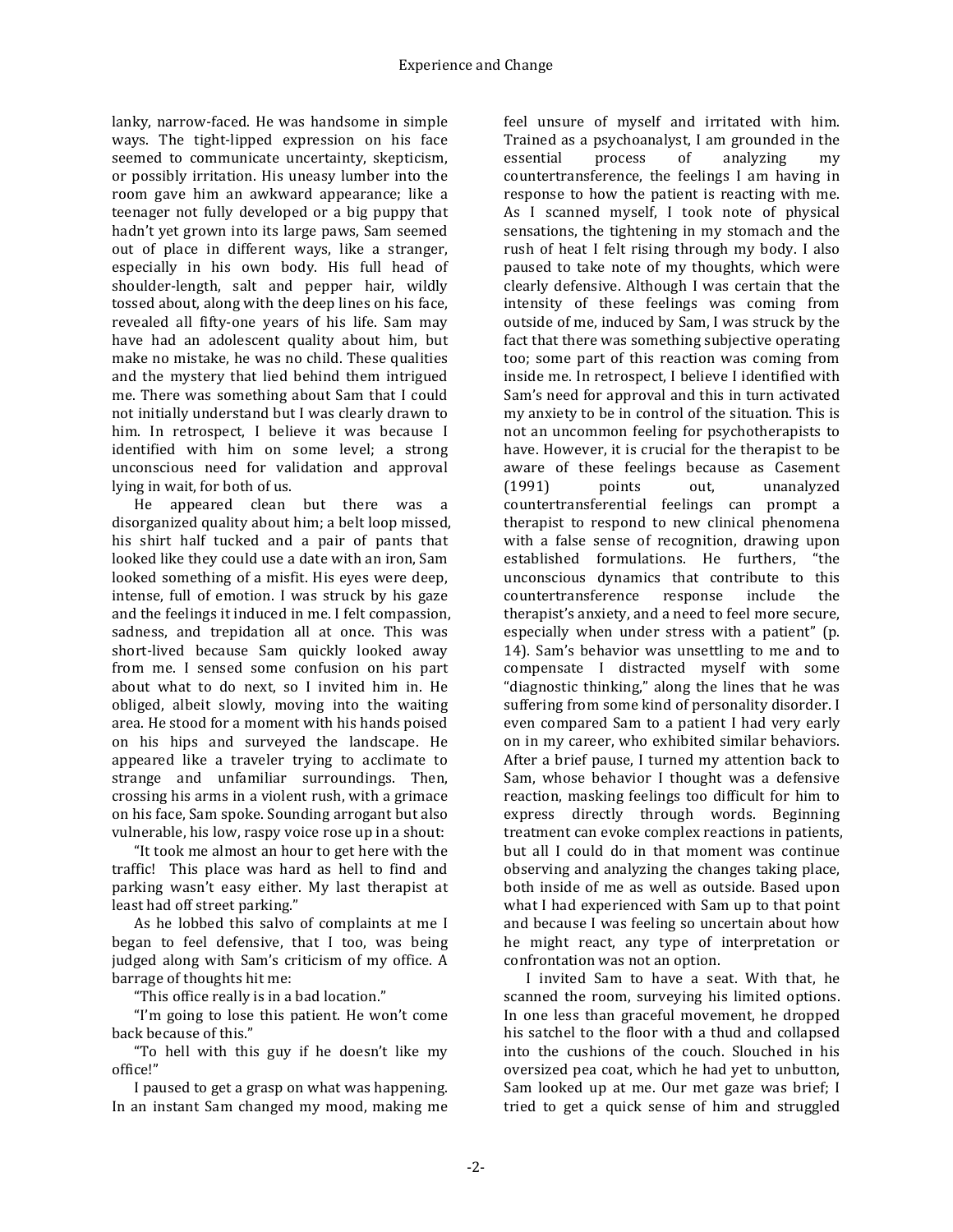with how to begin. In that moment, what I sensed most from Sam was an uneasiness that suggested he was hiding something. He seemed deeply ashamed. Fuchs (2003) believes that shame can occur when someone encounters another in situations of disclosure or rejection. He writes, "someone dares to come out of his former neutrality by asking for something. By this he discloses and uncovers himself, shows himself as needy or vulnerable in some way" (p. 227). By merely stepping into my office Sam was taking a huge leap into the dangerous realm of vulnerability. Fuchs goes on to describe "the gaze of the other" as being "bare and unprotected" and having to withstand it is like "struggling against a torrent"  $(2003, p. 227)$ . By having to look at me, encountering my gaze, Sam was taking a risk. He would be vulnerable to all the thoughts that would flood his mind as I sat watching and in his mind, analyzing and judging him. In this projective state Sam possibly felt that I would exact the harsh criticism that was once bestowed upon him by his parents and presently by himself. Whether he was conscious of it or not, this elevated the emotional stakes for him exponentially.

Feeling Sam's discomfort with direct eye contact. I glanced towards the window, out over the rows of trees. Using my voice to change the mood and help him relax, I gently began:

"So, what brings you here?" I asked, smiling.

Sam responded without hesitation, words leaping from his mouth, as if he had them loaded, waiting.

"I'm here because nobody understands me. They just don't get me. They never have and they never will," he declared, almost triumphantly.

"They? Who are they?" I asked.

"Everyone. Everyone I've ever known." Sam replied, staring straight ahead, as if looking through me.

The statement was delivered with the weight of a lifetime behind it, dropping upon me like a stack of cinderblocks. In the opening moments of our encounter, I could feel the heavy burden that Sam carried in his emotional life and it scared me a bit. I was unsure if I could handle taking him on as a patient. Despite my trepidation, I was immediately drawn to Sam; I was both intrigued and perplexed by him.

"What kind of life creates this type of person?" I thought to myself.

During the forty-five minute session, as the day changed to evening and shadows began to fall from the walls around us, I embarked upon what would become a three and a half year journey, learning the answer to that question through equal parts psychoanalysis and phenomenology.

One important question on my mind was Sam's interest in psychoanalytic treatment. After all, it was a community clinic run by a psychoanalytic institute that he had contacted, clearly advertised as such.

"I'm curious as to your coming here for analysis," I asked, trying to be as benign as possible.

"I am pretty familiar with it, having done a lot of reading about Freud and the rest of them."

"Really, how interesting," I said.

I thought I had an opening for dialogue but Sam quickly pivoted away from my comment.

"Yes but I don't want to get too much into that, I'm pretty aware of myself so I'm not here to talk about *having* problems. My problem is no one is able to understand me. I'm a creative, intelligent person and normal people just can't seem to get where I am coming from."

"Oh, I see," I replied nodding, my eyes closed.

Before I could follow up on what seemed to be a great opportunity for opening up communication, Sam quickly moved to describing his symptoms. In a low monotone voice, cold and detached, he began:

"I've been feeling depressed lately," he reported, as if speaking about someone else.

I tossed in an "Uh-huh," trying to connect myself to the conversation.

Sam continued, unfazed and seemingly unaware that I was even in the room.

"Yeah, I've felt that many times in my life but lately it's been worse. You see my girlfriend, exgirlfriend that is, took all her stuff and just disappeared one day, this was a few months ago."

Sam seemed transfixed, caught in his own thoughts. He now avoided any eye contact whatsoever, rambling on uninterrupted. He went on to describe how he returned home to find a note from her, informing him that she had fallen in love with another man and that Sam should not attempt to contact her. Sam did not deny that there were some difficulties such as the constant bickering that went on, as well his feelings that she didn't understand him and was totally insensitive to his needs. But this? Her abrupt abandonment of him? This was just so sudden and unexpected. He admitted that it was this that caused him to fall into depression and experience the overwhelming anxiety that was making it difficult to function.

"For as long as I can remember, I haven't been able to relate to anyone because people always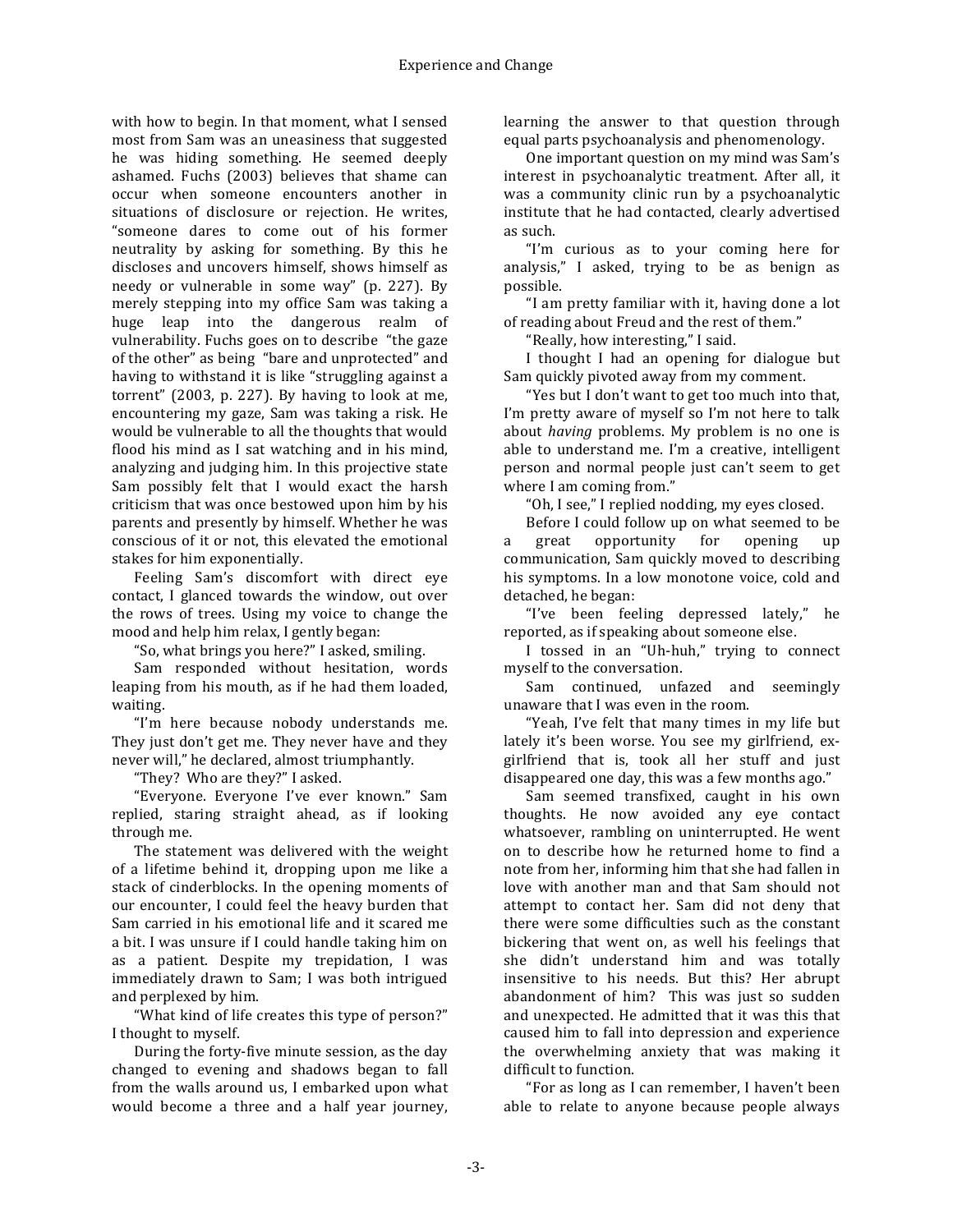end up disappointing me or leaving me," Sam angrily confessed; now staring straight ahead at me but also, through me. As I grew warm with anxiety, I had a foreboding sense. What I would come to learn through my experiences with Sam was that he had a long history of having unreasonable expectations of others, which often began with him idealizing but eventually finding faults that were unforgivable and characterizing them as total disappointments to him. Eventually, I would come to fall victim to this as well.

"When and how did you become aware of feeling this disconnect from others?" I prodded gently.

Sam's response to this question would unfold over many sessions, through various types of communication in different dynamic forms, some direct, but most coming from the script of his past through reenactments. But as Sam stared out of the window, over the rows of colorful trees, what he said in that first session was as compelling as anything I had ever heard. As Sam opened up about his personal history, we began a relationship that would change us both forever.

Sam's first descriptions were the most indelible. He described his father's voice as "chilling and unmistakable." The deep bellow raw, brusque, almost uncivilized:

"Margaret, if you don't do something about the boy, he is gonna get beat by me!"

"If that boy doesn't shut up, I'll bash his head in!"

"Tell that boy to knock it off or I'll crack him across the face!

"Boy, get down here, I have some things to settle with you!"

These were the untamed sounds that regularly filled the walls of 2D, a cramped two-bedroom apartment on the second-floor of a faded grey, brick building on Melrose Ave., a Jewish, workingclass neighborhood in the Fordham section of the Bronx. It was there that Sam, the third, last, and unwanted child of a large family, grew up in a home dominated by abuse, neglect and abandonment. This was characterized in many ways but especially in the way Sam's family frequently humiliated him with their groans and exaggerated looks of disgust. His older brother's favorite line, accompanied by a nauseated grimace,"I can't stand looking at you. The sight of you makes me sick!"

Sam was seldom referred to by name or addressed directly. He grew up being referred to

as "the boy," nameless, void of an identity. The very essence of humanity denied. Whether in the car, at the dinner table or in public, Sam's father vented rage towards him with impunity. Sam's mother, a meek and fragile woman, lived in constant fear of her husband and did little to offer any protection. In one incident when he was five years old, while being beaten by his father, Sam turned and looked to his mother for protection only to see her turn her face away from him. He remembered feeling that she was disgusted by him and recalled this as the moment things changed in his life: he felt helpless and ashamed. Schiller (2005) writes that shame is the emotion experienced when we feel exposed as inadequate and it arises from passivity and helplessness, from a feeling of failure, a feeling that one amounts to less than one aspires to be, that one falls short of an ego ideal. In my experiences with Sam I learned that as a result of his traumatic upbringing, he developed a sense of helplessness, whereby he could not rely upon himself or anyone to initiate any type of protective action, neither in word nor deed. Moreover, it seemed as though anything I tried, no matter how benign, would increase his feelings of vulnerability. If I called attention to any issue he struggled with, it seemed to reveal for Sam further defects in his character. One of the ways this occurred was in the way that Sam did not trust me and thought my sole intention was to analyze him, picking out his weaknesses.

This occurred about one month into treatment when Sam tried to open up about his girlfriend and their failed relationship. He began the session by plopping down on the couch, with a heavy exhalation that seemed perfectly synchronized with his landing on the cushions. I could sense immediately that something big was coming. As usual, Sam struggled to make eye contact. He had developed a ritualistic habit of glancing around the office, stopping briefly at each of my artifacts, as if studying them while searching for a way to segue into his thoughts. I could feel his struggle and how difficult it was for him to begin. I fought the impulse to rescue him by starting the conversation and instead waited for him to initiate contact. I wanted to see what would unfold in the transference and thus be able to analyze it.

"I like the way the light hits the bookcase. It makes the books look almost like art. Have you read every one of those books?" Sam blandly asked.

"No, but I'm working on it," I replied with a grimace. The question induced a feeling of failure on my part. I had a strange feeling I wasn't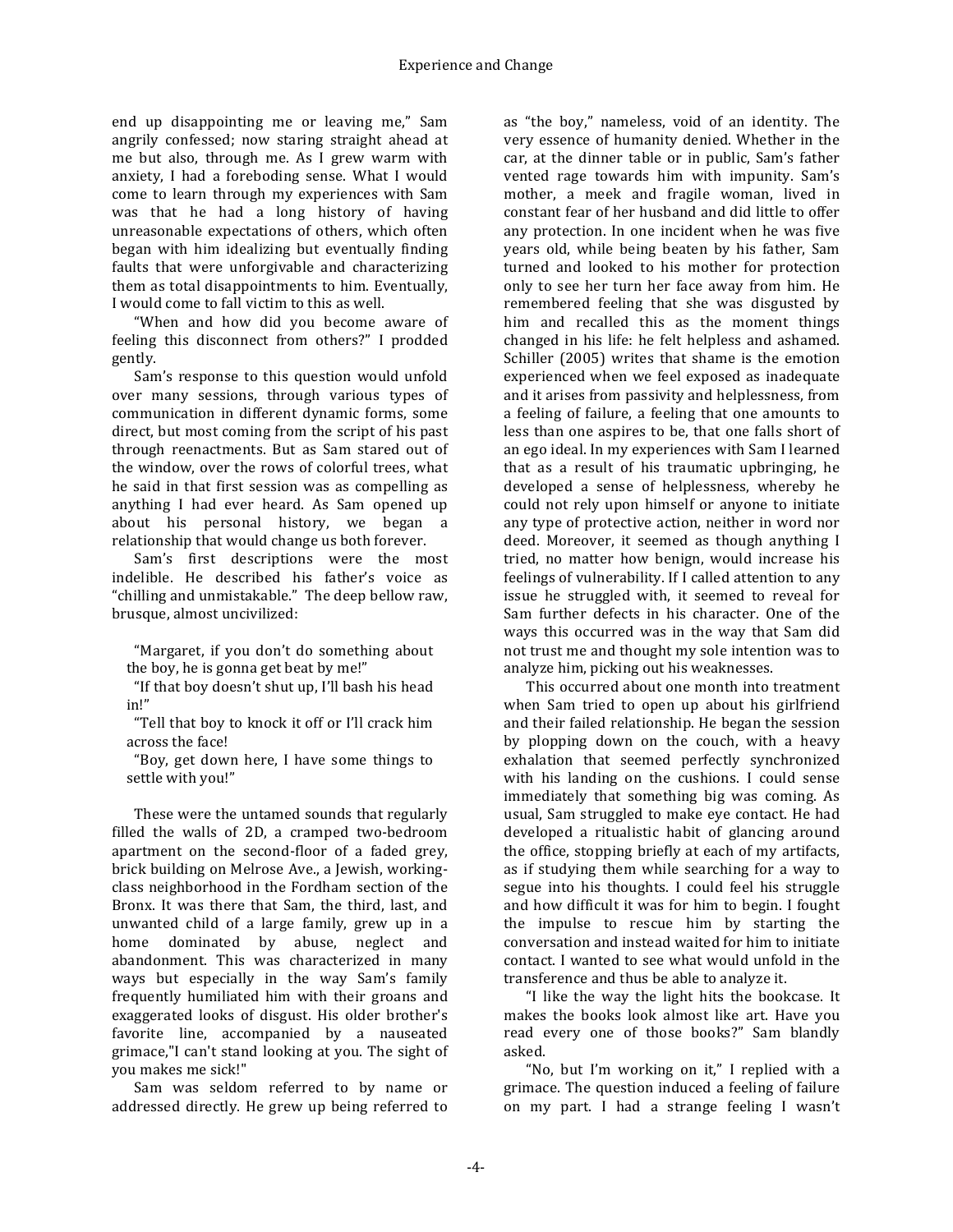qualified or even good enough to be a therapist vet because I hadn't read enough.

"Well they look nice and you can always have them for decoration."

Sam then abruptly stopped, took a long breath and fixed his gaze to the floor in front of the bookcase.

"She never got me. She was so damn insensitive and just cared about herself. I remember so many times I came home wanting to tell her everything I had done that day. But she never gave a shit about me. She wouldn't even look at me when I would come in the apartment. She would just say "hi" and kept staring into her computer screen."

"What would you say to her?" I asked.

Sam's eyes shot up from the floor, his sights trained on me like a laser. Wide-eved, incredulous and looking as though I had accused him of a crime, he retorted, "What do you mean what I would *I* say? What do *I* have to say? She was ignoring me, it's obvious!"

"I wonder if she knew how you felt? Maybe not speaking up, asking for what you wanted or even sharing with your girlfriend how she made you feel, had something to do with not getting your needs met. If so, is it possible that you even felt bad about having that need?"

Sam looked up at me as if I had accused him of murder. In a fit of outraged defiance, his usually low monotone voice rose up, raspy, full of protest.

"So you are suggesting that I'm the one to blame!"

"No, not that there is any blame, it's not about blame," I countered.

"Yes it is and that's what you are saying! That it's *my* fault. There you go again, a fucking knowit-all therapist! She didn't get me and now you don't get me either," he exclaimed.

In an attempt to reassure Sam, but sounding more like I was pleading with him in an attempt to regain control of the session, I said, "I don't think that's true. I'm actually trying to understand what it was like for you."

"And I'm wrong about this too?! I don't think so. You just don't get it! You are trying to use textbook psychoanalysis. It will never work on someone like me!"

Sam was correct about that. I was hoping that he would be able to consider a question about how he acts in the world. I was attempting an interpretation. Sam caught on and it failed miserably. I had forgotten about Sam's clear assertion that we were not going to be analyzing him. Clearly, I was not attuned to him. Sam wanted

and needed a witness but in his mind, I turned out to be a judge. What I had unintentionally created was an environment where Sam was vulnerable to feelings of shame. In trying to learn more about Sam and the conditions that created so much of his suffering, I constructed a pattern of dialogue that put him on the defense; that in his mind, made him responsible and deserving of the mistreatment of others. The dynamics of shame in the treatment relationship are considerably more complex than their phenomenology as overt emotions because as Lansky (2005) notes, shame emphasizes weakness, vulnerability, and the likelihood of rejection, so much so that acknowledging it often generates more shame. This proved to be a critical issue, blocking  $my$ early efforts to build an essential therapeutic alliance. This dynamic was exhibited in Sam's struggle to even begin sessions.

In the psychoanalytic tradition the analyst attempts to maintain a particular neutrality, especially when the patient arrives for the session. As a standard way of working, I welcome the patient with a brief greeting, a simple smile and begin to observe what is happening between the two of us. Because Sam was vulnerable to shame, he struggled with this style. I recall the first time he let me know this. He arrived in his normal agitated state, licking and biting his bottom lip, staring around the room. On this particular occasion, the deep lines on his face seemed more pronounced and he was a bit pale. He was obviously distressed. 

"So you're just going to sit there, looking at me? Waiting for me to say something that will show you how fucked up I am, right?"

"Is that what you think I'm doing?" I countered cautiously.

Sam shot an incredulous look at me. His voice rose in pitch as he pronounced the words with slow, methodical precision.

"Think? I KNOW that's what you are doing. Why is it always that the patient that has to be sick?"

"Actually I was waiting for you to bring up anything that is important to you. Anything at all. But your reaction to me is quite interesting and I'm wondering a bit about that."

"That sounds a lot like waiting to analyze me. The only problem with that is, it's *everyone else* that needs analyzing!"

I was caught off guard by Sam's statement. In attempting to remain neutral and at a distance Sam called me right into the storm of confrontation. I was caught off balance, only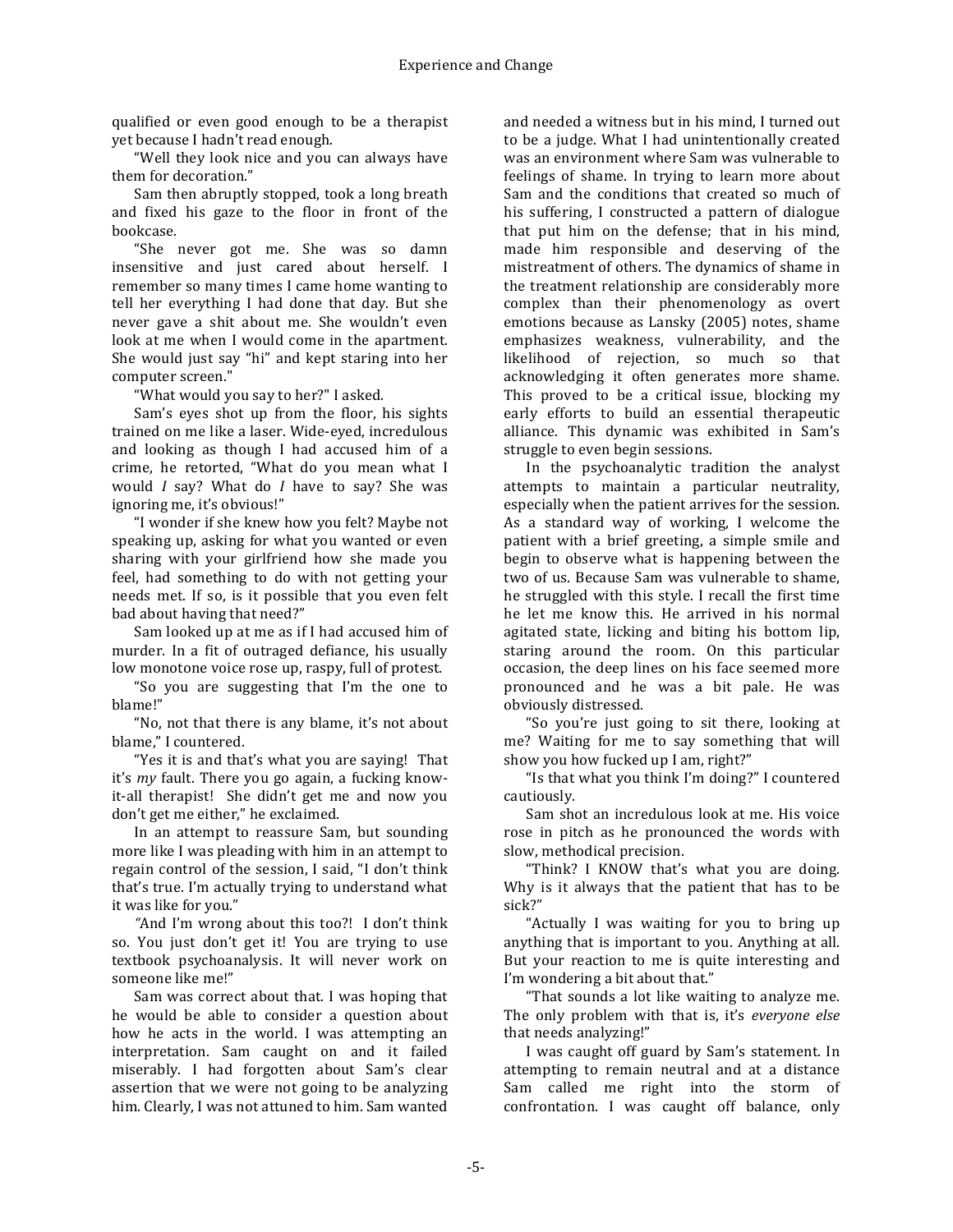capable of mustering up a sort of pleading response.

"I don't get what's happening here. You sound angry that I am not doing something for you but I'm not sure what that something is. Is this a familiar reaction for you? Do you get this way with people in your life?"

"I can't tell you what I want you to do because that would defeat the purpose!" Sam railed. "If you don't know or can't see what it is, then I can't tell you. That's exactly the problem with the world. Everyone is so insensitive and oblivious. Well I'm not like that. I can tell you that for sure!"

Not only did my intervention miss the mark, trying to interpret Sam's thoughts and feelings activated his defenses. Sam regularly relied upon projection, a process McWilliams (2004) describes as the attribution of one's disowned strivings to others. "Everyone else" was a familiar theme for Sam; it consumed a great deal of his emotional attention. He would often rant about how everyone in his life was problematic. Many of the forty-five minute sessions consisted of Sam discussing all the dysfunctional people in his life, whom he created nicknames for, and their behavior. Sam would often plod into my office, sling his overstuffed satchel onto my couch, unbutton his jacket (always half-way as if to suggest he was not planning to stay and make himself comfortable), and launch into his regular tirade:

There was his boss, who he called "the Clown."

"She is so fat and arrogant! She has negative comments about everything I do. She questions me all of the time, as if she really knows what she's talking about. She should stick to her weekend job, being a clown at children's parties. Can you believe that? My supervisor is a clown! I have all this ability and talent but they chose her to be the supervisor."

There was his friend across the street who he called "the Beggar."

"The beggar hit me up again for some money. Can you believe the nerve of this guy? Last week I brought him a bag of groceries because I knew he had no food. All he said to me was 'thanks.' It was completely flat, like he expected me to buy that stuff. No real appreciation for my kindness, none whatsoever. Here I am, showing my sensitivity by being charitable and he can't even acknowledge it?"

There was the upstairs neighbor who he called "Fred Astaire."

"Fred was at it again last night. Tapping all over my fucking bedroom ceiling. Why can't that son-of-a-bitch buy a pair of slippers? He is so rude and inconsiderate. I bang on the ceiling but he doesn't get it. He keeps walking around in his damn Florsheims! I've always been sensitive to other people but why is it that I run into all of these kinds of selfish people?"

In the early stage of treatment I would respond to such statements by trying to explore Sam's reactions to people, wondering about the intensity of his emotions and why he was feeling that way. However, this always proved to be ineffective because addressing any aspect of his personal experiences made Sam susceptible to feelings of being weak, powerless, and defective, causing a defensive reaction in which Sam would compensate, projecting himself to be an exception to all the dysfunction in his life. It was the struggle which ensued from this dynamic in the treatment relationship, more than anything else, that would eventually change me as a psychoanalyst and a person.

Ironically, in many ways Sam *was* exceptional. He had adopted this position psychologically as it's referred to above for the reasons described, but there was another side to Sam, his professional life. This is where Sam thrived, demonstrating exceptional skill and talent. He graduated college with a degree in psychology and had spent the past twenty years working with autistic children as a behavioral specialist. In this role, he worked to bring children out of social isolation using specific techniques, opposed to more traditional cognitive behavioral approaches. Sam was a certified specialist in a technique called "Floortime Therapy." This approach is derived from the Developmental Individual-difference Relationship-based model (DIR) created by renowned child development specialist and psychiatrist Stanley Greenspan, M.D. (Greenspan, 1979). The Greenspan model's premise is that adults can help children expand their circles of communication by meeting them at their developmental level and building on their strengths. I learned early on from Sam that he excelled at connecting with autistic children. He seemed to have innate knowledge of what it was like for them to be trapped in a world where no one could understand them. Unfortunately, in the early phase of treatment I did not recognize this information as an opportunity to learn about Sam, and admittedly I did not utilize it as a basis for a deeper understanding of him. Quite the opposite, in my analysis I misinterpreted this aspect of his life as confirming evidence of his difficulty to connect with people. In my effort to understand Sam I had donned psychoanalytic lenses, capable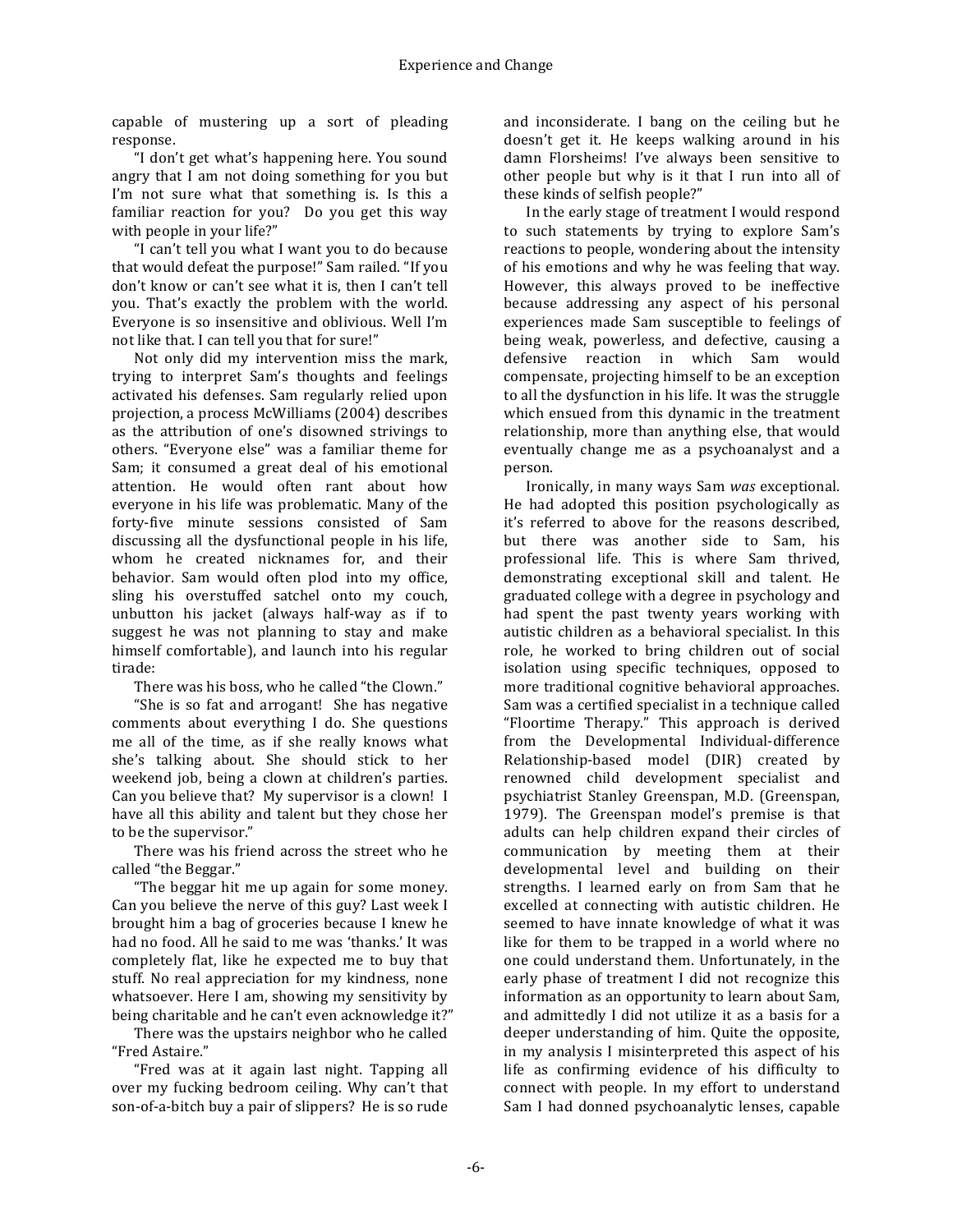of viewing him in a limited and possibly distorted way. Sam's work would find its way back into the treatment later on, and it would play an important role in the change in our relationship and my thinking. For the time being, however, I was dedicated to a particular way of thinking, which would temporarily complicate matters for us both.

When I began working with Sam I was completing training at a postgraduate psychoanalytic institute. This is important to note because my theoretical orientation was being developed and honed in a particular direction, that being the classical psychoanalytic approach of transference analysis. Under the broad scope of psychoanalysis, there are many orientations regarding human mental development. Approaches to treatment vary as much as the theories do. I had committed myself to the classical Freudian tradition, a treatment approach in which the patient is expected to verbalize all thoughts, fantasies, and dreams. From this material the analyst induces the unconscious conflicts causing the patient's symptoms and character problems, and interprets them for the patient to create insight for resolution of the problems. Within this process the analyst attempts to make the patient aware of pathological defenses, wishes and guilt. Through the analysis of conflicts, including those contributing to resistance and those involving transference onto the analyst of distorted reactions, psychoanalytic treatment can hypothesize how patients unconsciously are their own worst enemies: that unconscious, symbolic reactions stimulated by experience, are in fact, causing symptoms.

In addition to learning about theory, my analytic training also consisted of regular meetings with a clinical supervisor, who provided consultation on the technical aspect of psychoanalysis. Weekly supervision of my work had a profound impact upon the way in which  $I$ conducted treatment. I was a relative novice in the field of psychoanalysis and was relying upon what I was learning in the classroom along with how I was being instructed in supervision to guide my treatment with a very difficult patient. This created significant pressure for me because I wanted to do well on several levels: for my patient's well being, for my own feeling of professional worth and also so that I could demonstrate to my colleagues and instructors that I was a competent psychoanalyst. Casement  $(1985)$  points out that it is not surprising how often student therapists imagine that immediate

understanding is required of them by patients and supervisors. This creates a pressure on the student to know in order to appear competent both to others and oneself. Along that line, I was being educated and guided to engage in transference analysis, using interpretation as a primary intervention. At the time I believed that this approach would guarantee my full understanding of Sam while satisfying the requirements of my training as well as the expectations of my supervisors. Unfortunately, this belief created blind spots in my practice that would complicate matters significantly. By focusing exclusively on transference phenomena, how Sam was reacting to me, interpreting his behavior and its significance in a historical context only, I overlooked important dynamics in the treatment relationship as well as what Sam needed from me therapeutically. Sam was demanding that I be a compassionate witness to his life of suffering, as well as recognize his exceptional way of being in the world. My focus, however, was on diagnosing and treating a pathological disorder.

Based upon my training and orientation at the time, I understood Sam's struggle to encompass the classic position of a traumatized child who grows up to suffer with the borderline personality condition. The Psychodynamic Diagnostic Manual (2006) describes individuals with borderline personality organization as persons who tend to have recurrent relational difficulties, a chronic incapacity for emotional intimacy, problems with work as well as periods of marked depression and anxiety. This condition is viewed in different ways through the various psychoanalytic schools of thought. Specifically, I was approaching Sam's treatment from what is known as the "Conflict Model." This methodology, according to Goldstein (1990) is most associated with Otto Kernberg and holds that borderline disorders reflect a type of intrapsychic defensive organization that develops in early childhood to deal with conflict. In describing the technical approach of this model, Goldstein points out that treatment attempts to modify the patient's borderline personality structure through the use of interpretive techniques. In this model the goal is to make the patient aware of maladaptive behavior patterns, often in conjunction with limit setting and an external structuring of the patient's life. This type of approach made sense to me at the time because it was consistent with the fact that Sam was raised in an environment filled with so much rejection and conflict. For example, his parents did not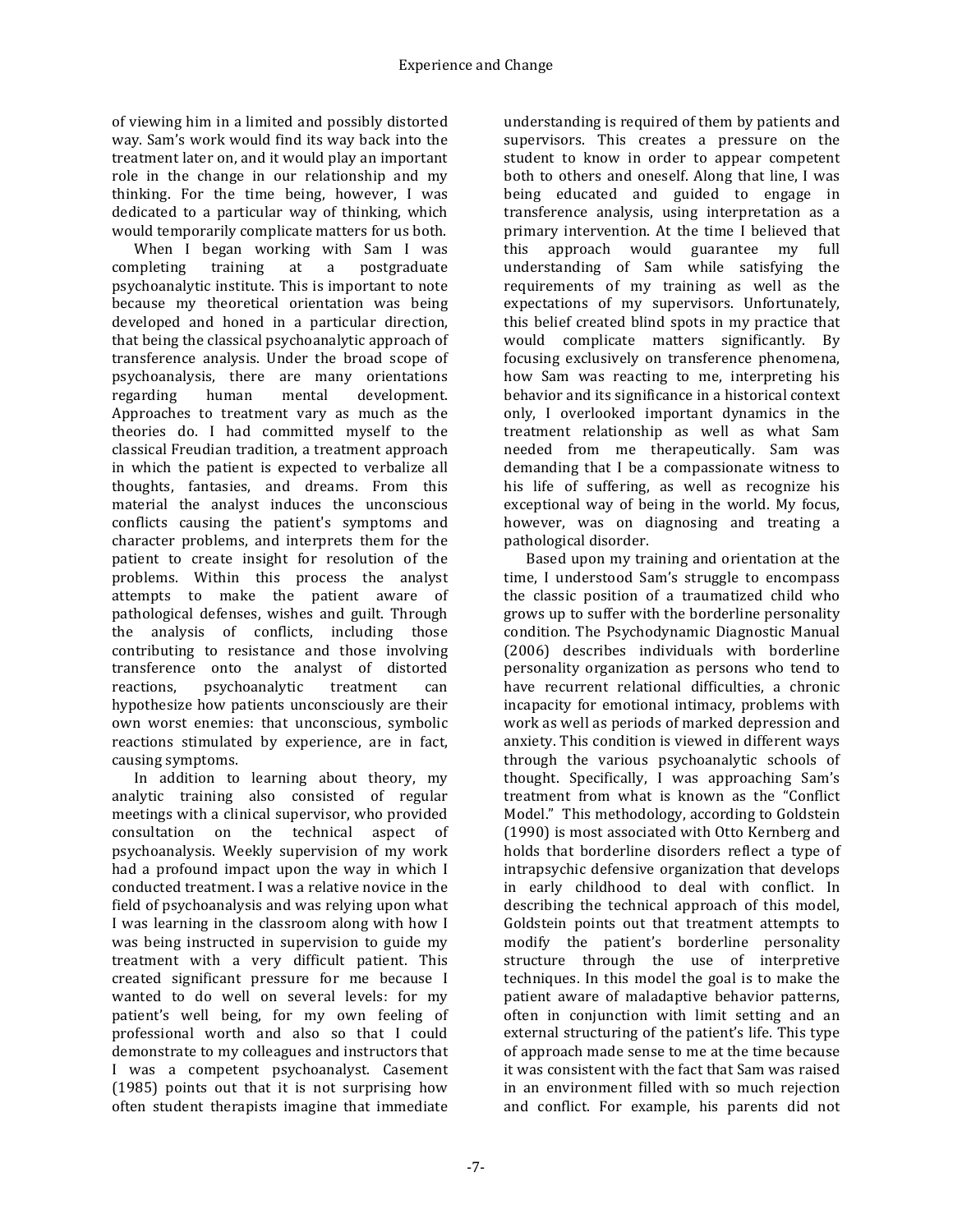consistently provide him with supportive, nurturing experiences. In fact, they were consistently unavailable and quite often punitive, in response to his needs. Therefore, based upon this and my understanding of patients suffering from borderline personality disorder, the aforementioned treatment approach by Goldstein made perfect sense. However, what I did not anticipate was that Sam would have such strong reactions to my interpretations. He experienced them as punishment and in this way made him vulnerable to feeling unprotected and helpless, painful reminders of early memories of his parents. According to van der Kolk (1989), fragmented memories of traumatic events dominate patients' mental lives and can persist as fixed ideas that act as the source for the chronic states of helplessness and depression. They return in the form of behavioral reenactments, behaviors, and automatic repetition from the past. Building upon the work of Charcot and Janet, Freud was the first to call attention to the nature of traumatic information processing whereby the traumatized person is cut off from language, deprived of words, and forced to communicate their trauma through behavioral repetition. As you will see, this was Sam's primary mode of communication in the treatment and one that he utilized quite effectively in the various ways he would initiate contact or respond to me. In "Remembering, Repeating and Working Through" (1914) Freud wrote, "he (the patient) reproduces it not as a memory but as an action; he repeats it without, of course, knowing that he is repeating... he cannot escape from this compulsion to repeat; and in the end we understand that this is his way of remembering" (p. 147). Sam was not able to talk about his traumatic memories in any meaningful way because they were encoded before his capacity to process and assign meaning to them.

To understand this more fully, it is important to look at memory in implicit and explicit forms. Mancia (2006) describes these two systems as having different and distinct functions; explicit memory is that which concerns specific events of one's life and allows one to give meaning through recollection. Implicit memory, on the other hand, is not conscious and concerns experiences and information that cannot be remembered nor verbalized. In many ways this is analogous to what Melanie Klein (1957) termed "memory in feelings." Ladan  $(2000)$  takes this a step further in using implicit and explicit memory systems to describe the process whereby an individual develops a secret fantasy of being an "exception." Ladan

reminds us that explicit memory, our ability to consciously remember things, begins at around age three. Therefore, in contrast, all the things learned before then become mindsets/habits in implicit memory. The implicit memory also records and creates what he calls a "relational pattern scenario," based on the interactions and emotional experiences that took place during that time. The main way to know what's been recorded in one's implicit memory is to observe behavior. Ladan describes this fantasy as being born in the individual as defensive adaptation to all the dysfunction around them. In Sam's case he was able to rise above traumatic experiences by becoming omnipotent and in doing so he remained safe, avoiding having to take responsibility for his actions. This was seen time and time again when Sam would describe his relationships with others. He was consistently dismissive and critical, holding others to unreasonably high standards and accountable for his feelings. Sam had little regard for the feelings of others or their reactions to his treatment of them. In his mind it was *he* who was the victim who had to endure from others. Freud (1916) was the first to make references to "the exceptions" in his description of a patient that combines the holding of an exceptional position while also making self-evident claims. He describes this patient as one who, as the result of their interactions with others, has been forced to renounce too often and suffer too greatly. As a result he has arrived at the position where he will no longer psychically allow this by way of claim to a special position that entitles him to exceptional treatment while also excusing him any responsibility for his actions. To illustrate his point Freud utilizes literature and paraphrases the following quote from Shakespeare's Richard III, as a tragic example of one of the characteristics of the fantasy, which may lie unconscious in the implicit memory:

Nature has done me a grievous wrong in denying me the beauty of form which wins humans love. Life owes me reparation for this, and I will see that I get it. I have a right to be an exception, to disregard the scruples by which others let themselves be held back. I may do wrong myself, since wrong has been done to me.  $(pp. 314-315)$ 

This passage pairs with Sam's plight and subsequent reaction. His projection that I was insensitive, unsupportive, and selfish, along with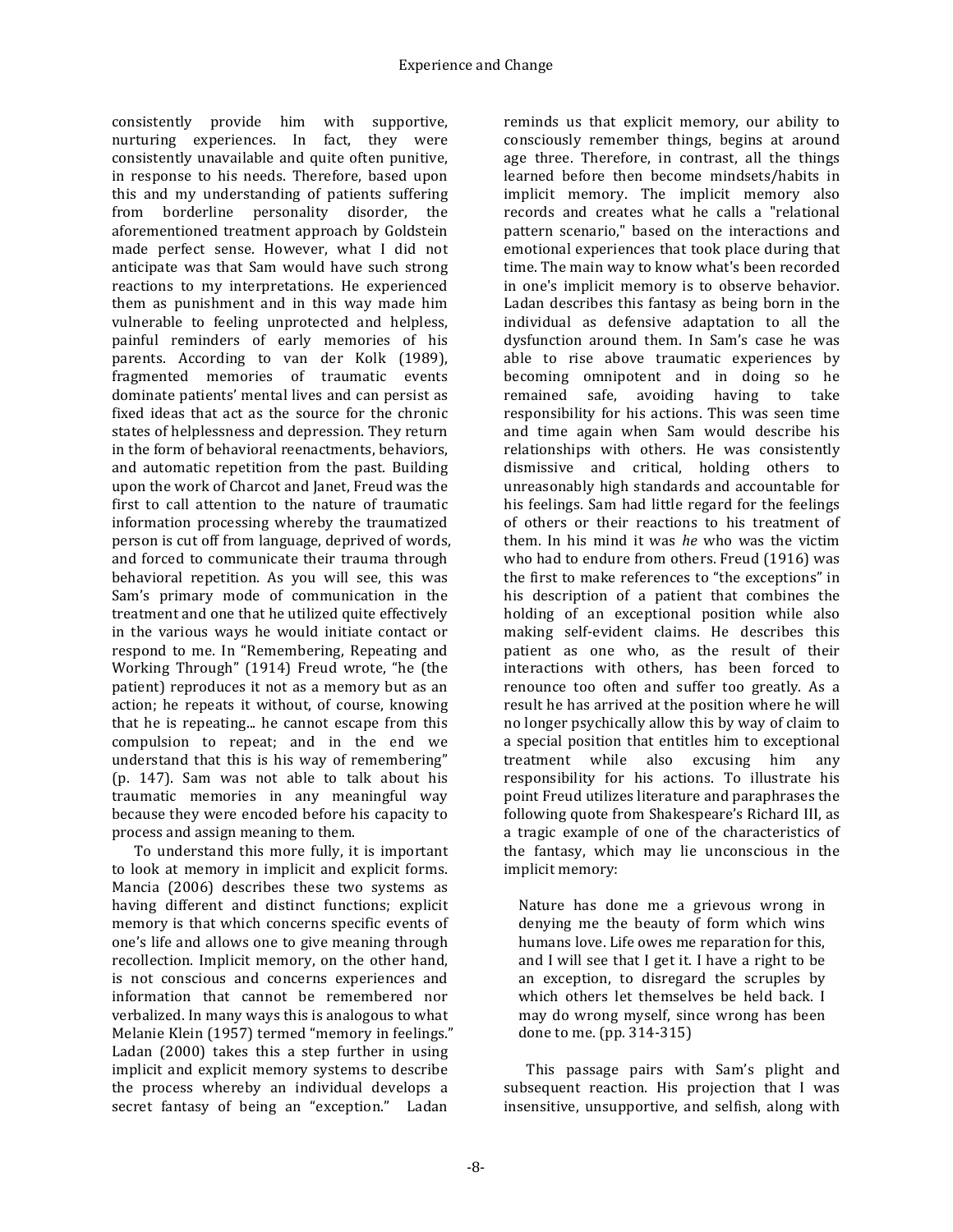the contempt he often expressed towards me for not empathizing with him, and protecting him. represented strong reenactments of the early trauma he experienced with his family.

In an interesting reenactment of his own family dynamic, Sam did not call me by my name for many months into the treatment. Whether he was conscious of this or not, Sam found ways to avoid giving me an identity by remaining aloof and emotionally distant. Initially I just observed this dynamic. But as time wore on, it became an increasingly prominent feature of our interaction and I could not avoid discussing it with him. A few moments into one particular session I cautiously attempted to confront the issue.

"I'm not sure if you are aware of this or not Sam, but I have noticed something for some time now. Since we've been working together I can't recall ever hearing you say my name."

"I'm sure I have but why is that important anyway? What are you trying to get at?

"Well, there seems to be something operating here, between you and I, which has some strong roots in the past. You told me that your father never referred to you by your name."

Sam caught on quickly, his eyes widened and his voice became heavy and patronizing.

"Yes and I think I know what you are trying to say here and NO, I am not acting like my father. If it will make you feel better I will try to use your name more often."

"I sense you feel I am being critical of you, is that true?"

Sam, fully agitated, shaking his head and looking towards the floor, barked back:

"So is that the point? To show me what I am doing wrong?"

"Not at all," I attempted to reassure him. "I think the point is to try and understand what is happening between us and how that might be influenced by the past, like how you were affected by your father's treatment and how it plays out now. I'm also getting a better sense of what things might have felt like for you. I'm wondering if not using my name is a way for you to communicate to me feelings that you might have experienced with vour father."

By this time Sam was completely exasperated with me. He stared at me wide-eyed and implored: "But I've told you already how it affected me. Isn't that enough? I don't know how analyzing this is going to be of any help. Anyway, we are wasting time talking about what you want. I have things I want to cover today."

Feeling defeated, I lifelessly relented: "I

understand. Then let's get to them."

Rarely had I encountered a patient with such strong transferential reactions. He was unlike anyone I had ever treated. He was indeed proving to be an exception. Despite my seemingly calm acceptance of Sam's abrupt dismissal of my efforts to engage with him, I was affected by the rejection. I felt humiliated, and quite possibly even ashamed of my own need to be accepted and valued by Sam. I was angry, struggling to understand what was taking place between us. As a result of my training, I incorporate taking time after each session to briefly process my thoughts and feelings. As I reflected upon this particular exchange with Sam, a striking realization hit me: I was learning what it was like to be young Sam.

Through his implicit memory system, Sam was communicating with me, telling me what it was like for him to deal with a punitive, rejecting father. Ladan (2000) points out that our childhood experiences form the basis for the relational patterns that determine our interaction with ourselves and others, and calls it one's "implicit life scenario." With Sam taking on the role of his punitive father, he relegated me to being young Sam in this experience. Lyons-Ruth (1999) maintain that the influence of the implicit patterns we develop is not limited to childhood, but plays an important role in our behavior and our expectations of others throughout our life, particularly in intimate relationships. Ironically, this suggested that Sam was holding me to be an important figure in his life. He was struggling to let me in, to be important to him.

For many weeks after this exchange Sam remained emotionally distant. He refused to greet me formally. Instead he would come in, drop his belongings and immediately launch into his laundry list of grievances. Rarely contacting me directly, Sam focused exclusively on early childhood memories, describing how detached and unresponsive his parents were to him, commenting that he did not feel alive in their presence. In particular, he described how his father treated him like an object rather than his child. (In retrospect I wondered if this was also Sam's way of complaining to me that he felt I too, was treating him like an obiect when all I did was analyze him.) This experience, along with his mother's inability or unwillingness to intervene and protect Sam, as well her own cruel, neglectful treatment, left him feeling in his words, "a scared, angry, needy and sometimes, psychotic child." He once compared himself to the rhesus monkeys in Harlow's famous 1950's experiments on maternal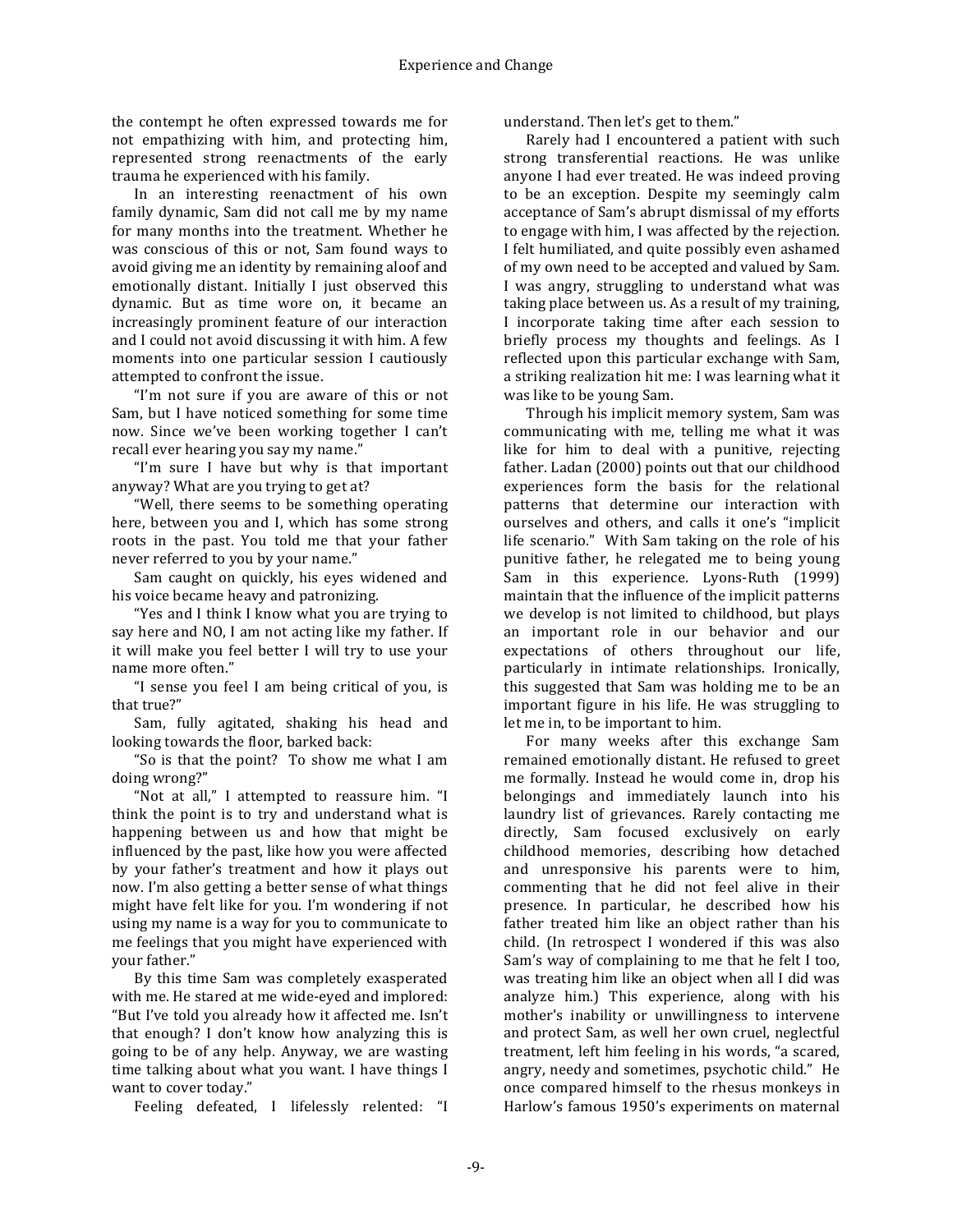attachment. His ongoing reference to this in his narrative spoke to Sam's painful struggle with attachment and loss. As Rothstein (1977) points out, if the mother is emotionally unavailable to the child, it will be hard for him to believe that he has a right to be happy because his implicit memory system will be filled with thoughts along the lines of, "I am an imperfect child, unable to make my mother happy, I am dirty, worthless, unloved, nobody is there for me, I am an ugly wrench, a monster, I have no rights." The child does this because he hasn't yet developed a theory of mind, that is, he is too young to imagine why his mother could be unavailable. He might instead think something like, "No, mother can't be like that; it must be my fault. If I can do the right thing, if I can be perfect, then mother would love me" (Rothstein 1977, p. 415). Sam recalled many instances where he tried to show his mother how special he was, only to be rejected. He shared one story in particular that stuck out as a tragic example:

"I remember one time in the third grade, I had gotten special recognition from the teacher for helping one of my classmates. He was crying on the playground because some other kids picked on him. I went over and put my arm around him and told him he was my friend. The teacher saw what I did and wrote a very nice letter to my mother, describing what happened and telling her what a fine student I was. I was so proud and excited, I couldn't wait to show my mother. When I came home to show her she was hunched over the sink scrubbing my dirty clothes. She took one look at the letter and said, 'now if you only wouldn't soil your pants so bad you really would be a good kid'. I remember feeling awful, like *I* was the dirty jeans she was struggling to clean."

That was one example of the many stories Sam shared about his mother. There were others too: the wonderful art projects he brought home, the perfect scores in math, or the kind favors he did for neighbors*.* Sam described countless experiences where his hopes of connecting with his mother resulted in her reacting with minimal interest or flatly rejecting him.

As a response to his failure to secure maternal love, Sam erected strong defenses to protect against any hint of defect or vulnerability. He strived to be flawless and perfect, creating a fantasy life in which he was an exception to all the dysfunction around him. In his narrative Sam

always presented himself as being the most creative child, the smartest student, the most thoughtful friend, the outstanding worker and the most insightful therapy patient. Ladan (2000) writes that if a child develops a fantasy of being an exception, one with magical powers or occupying a special place in the world, it could be a clue that he is compensating for being unloved and ignored in order to preserve some sense of self esteem, but if it goes too far, he will not sufficiently develop a "theory of mind" and thus lead him to see others as extensions of himself, making it difficult for him to develop mutuality in relationships.

Time and time again, when I attempted to interpret Sam's behavior, he reacted defensively. I had to perfectly resonate with him, with no observable differences in the way we felt or else he would accuse me of being a "textbook psychoanalyst." For instance, when he would share his outrage about all the injustices being done to him, he wanted me to be equally outraged. Sam expected me to be his perfect mirror, in essence a "yes" man, both physically and emotionally.

"The Clown is at it again," Sam began. "She makes comments about everything I do. She never has anything encouraging to say, just making what she calls "suggestions" about my work."

"Suggestions? Like in things you could be doing differently?" I innocently requested.

"Why would you even ask that?" Sam shot back. "You are digging again. I'm sure the next thing you are going to say is she is your supervisor. Can't you just see it my way?!"

Sam needed to incorporate me as a strategy to avoiding losing himself in the relationship. He wanted me to completely align myself with his particular feelings and reactions. If I attempted to explore the situation more fully or ask how others might have experienced it, he would become angry and paranoid, accusing me of being insensitive and furthermore, against him. These ruptures in an already fragile therapeutic alliance led to sessions being dominated by reenactments whereby Sam experienced me as his unprotecting mother: he begging to be seen and heard; me turning away in his moment of need, reenacting an early traumatic experience. One of Sam's favorite sayings was "you just don't get me do you?", the following exchange is just one example:

"I deal with such idiots at work! They all have something to say about my work during staff meetings but in reality they say nothing. They criticize me and yet they don't even know the first thing about what  $I$  am doing."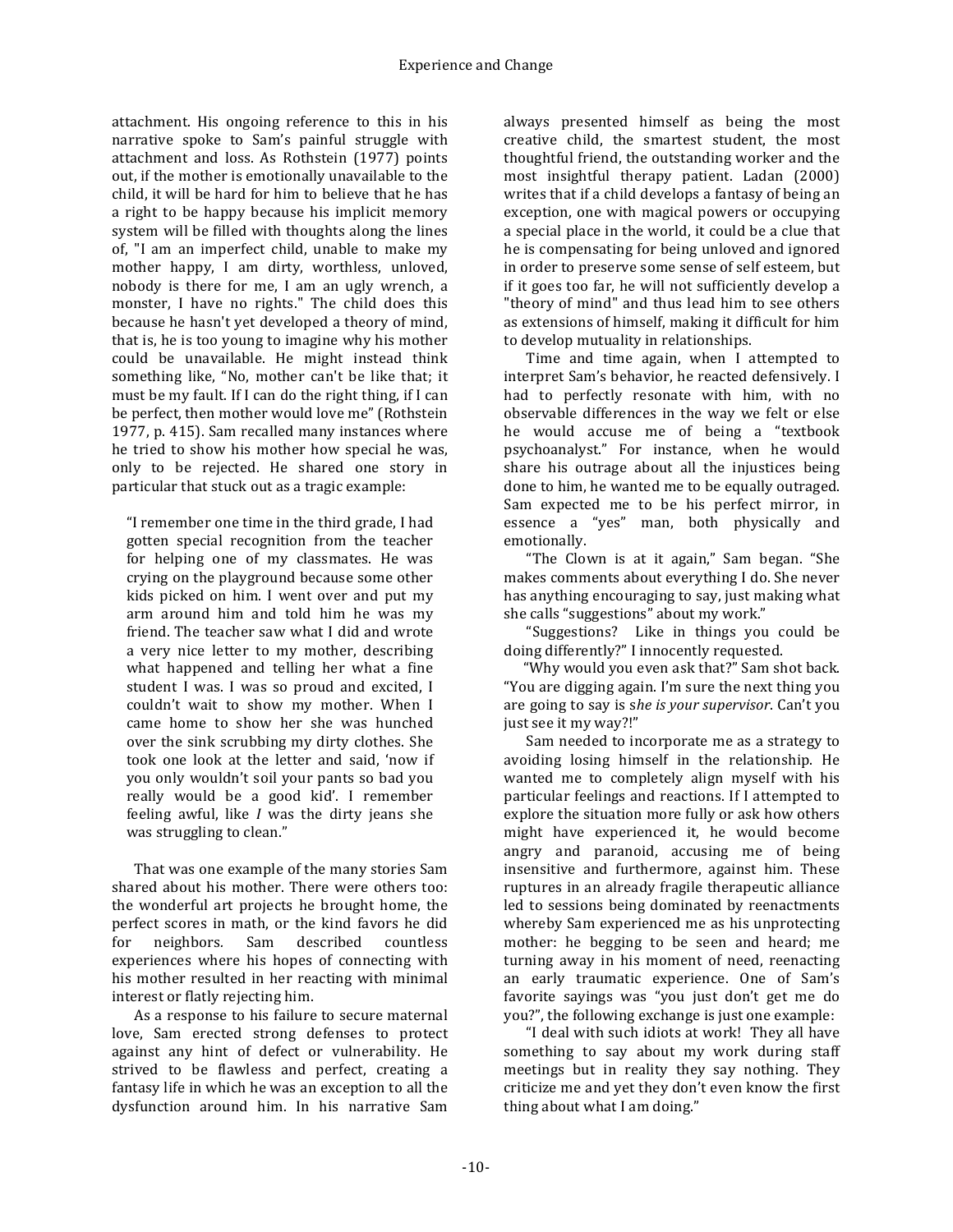"Tell me more about how they criticize you, what things do they say?"

"I keep telling you about these idiots I have to deal with. What does it matter what they say? You just don't get me do you? Can't you take my word for it that they are judging me?!" Sam was now breathing heavier, clearly exhausted by having to convince me.

"I guess I could if I knew a bit more about what they were saying. But this sounds a lot like some of the things you've told me about your family. Always being critical, rejecting you."

Breathing heavy and shaking his head, Sam disgustedly remarked: "This is not about that! It's about the fucking idiots at work!"

In trying to get where Sam was coming from, once again I had swung and missed. I struck out. I just didn't get him.

"Ok. Right. I guess I was trying to make some connections here. I've missed the point you are trying to make."

Interestingly, exchanges like this were often followed up with Sam maneuvering past what was happening between us by overcompensating, finding a way to describe what an exceptional neighbor, employee and patient he was. He would say things like:

"I bet you don't have any other patients who can talk like me. They are probably all boring and just come in and complain to you."

"There is not one person at my job I can have an intelligent conversation with. They are all mindless idiots."

"The Beggar sure is lucky I moved into this apartment. There is not a single person around here who would do the things I do for him."

I was often unsure about how to react to such statements. At times I would offer interpretations about possible transference reactions he was having with people by wondering aloud if he experienced his supervisor, co-workers, friends or even myself as figures from his past. These were always dismissed. Other times I would just sit in silence, listening, observing. At this particular time in my development as a psychoanalyst, I did not fully understand the dynamics that were unfolding. Sam required a more complex understanding and commensurate therapeutic approach that would not activate his defenses. My interventions were either too neutral or interpretive, focusing exclusively on the transference relationship, which seemed too penetrating. These techniques were being driven by my education and training. I was being taught in class and told in clinical supervision, that this

behavior was the "transference neurosis" unfolding and needed to be analyzed and interpreted with Sam. Freud (1914) introduced the term "transference neurosis" to describe the process in psychoanalysis for the patient where a whole series of psychological experiences are revived not as belonging to the past, but applying to the person at the present moment. When this develops, the relationship with the therapist becomes the most important one for the patient, who directs strong feelings and conflicts towards the therapist as if they were a parental figure. However, it was becoming increasingly evident that Sam could not tolerate the level of vulnerability this was creating. My approach unearthed painful feelings, causing Sam to resist in a desperate effort to protect himself.

As these reenactments from Sam's early life were playing out in the treatment room, I was getting worn down in the process. I began to suffer from headaches and other somatic illness on a regular basis. I experienced bouts of fatigue and feelings of hopelessness, not only treating Sam, but in other aspects of my life. More and more I began to notice how my life was changing as a result of my relationship with Sam. As I worked through these feelings within myself and in supervision, I noticed things, among them a need to prove my competence to others. This was most noticeable when presenting cases to colleagues, especially if I was speaking about Sam. I also noticed how it permeated my personal life. Increasingly, I found myself feeling unappreciated and even devalued by family and friends. Despite trying to attribute such feelings to being "overworked", "burned out", or just "having a bad day", I could no longer deny it. My daily interactions were revealing something undeniable: my experiences with Sam were opening me up; I was beginning to notice the similarities we shared. I too felt a deep need to be understood and valued. My relationship with Sam helped me to realize that spending so much of my adult life trying to understand others led me to neglect its full importance in my own life. This was a crucial awareness, a defining moment in my development as a clinician and a person. The seeds of change were being sown in me.

From both therapeutic and practical standpoints, after one year of treatment I could no longer subject Sam and myself to the emotional rigors of traditional psychoanalysis, if for nothing other than our mutual emotional survival. I made a decision to abandon the classical Freudian interventions that were for the most part,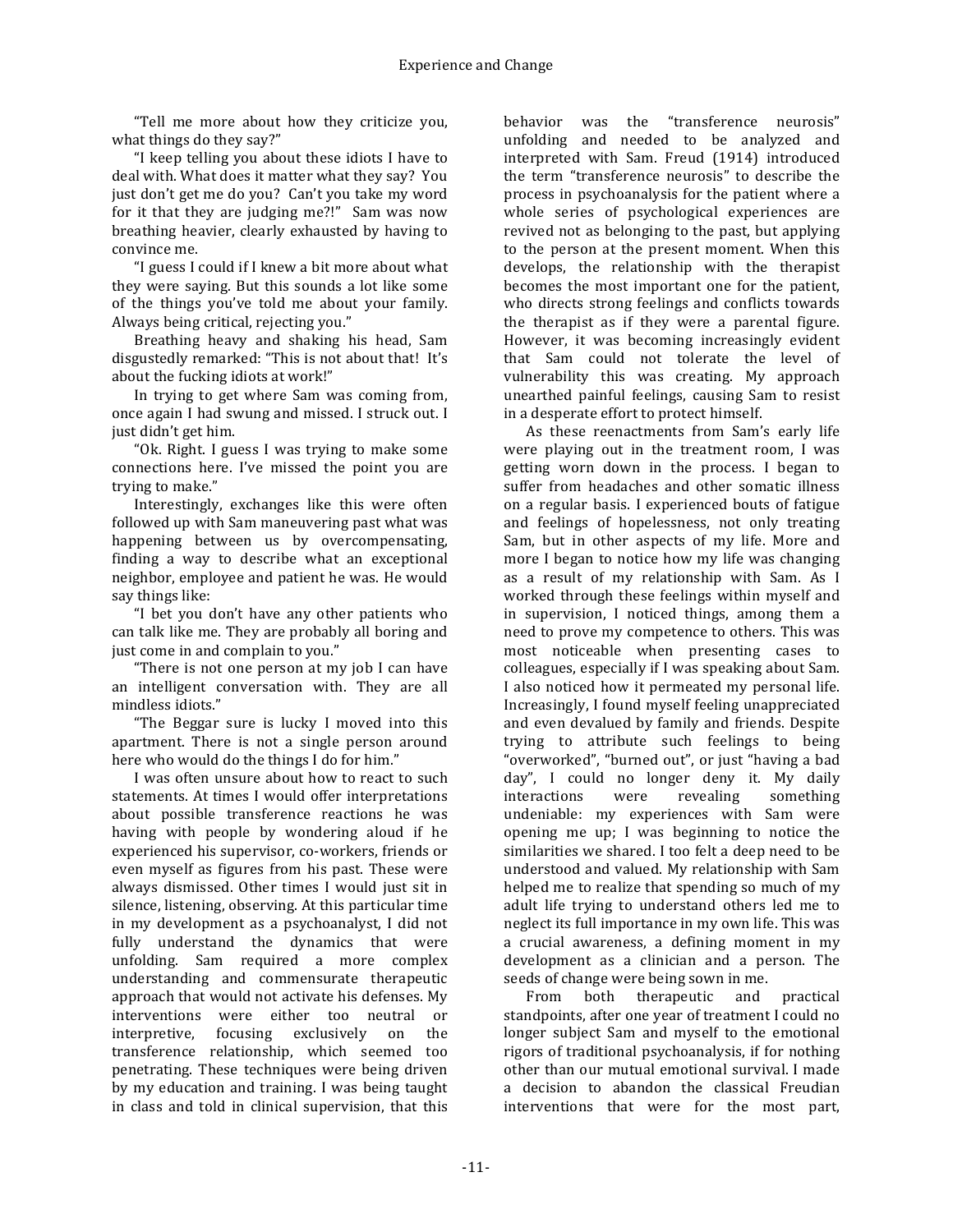ineffective. I had spent much of my energy trying to understand and direct the treatment using intellect as a primary source. I neglected to acknowledge the power of my direct experience with Sam as an important learning tool and therefore, underutilized its influence. Ironically, since the very beginning, I had been intrigued on a purely experiential level with Sam but didn't think that working from this perspective was considered "psychoanalytic." Furthermore, because I was finishing my psychoanalytic training, I continued to feel pressure that I should be behaving like an analyst and thinking technically, with specific interventions in mind.

With the passing of the first year of Sam being in treatment with me, I began to try and let go of my preconceived notions of what psychoanalytic psychotherapy should be and how I should be conducting treatment, which was to be neutral and analyze Sam's behavior in the room with me. This was not an easy task and I struggled with ambivalence. In response to Sam's emotional intensity, I would vacillate between the temptation to analyze the transference and simply being present in the moment, aware of my own emotional reactions such as sadness, frustration, protective concern and then using them to empathize with Sam. In one particular session Sam described to me how his older brother continuously berated him in their adult relationship.

"Do you think that your brother had learned to treat you that way from observing your father?" I inquired. "Ouite often siblings can take their cues from watching how their parents behave."

Sam heaved a deep irritated sigh in my direction. "Why do you always have to explain things to me on such a theoretical level. Sometimes you are just like my older brother, always trying to figure things out and put a label on it. I hate that about him. He thinks he knows everything."

I couldn't ignore his plea, surrendering: "I can see your frustration. Not only that, I can feel it. Now I'm irritated too! Maybe I should be more concerned with understanding how all of this makes you feel rather than try to get you to understand WHY it happens."

In that moment Sam seemed transformed. His eyes became more relaxed and subdued. In a much softer tone he responded, "Yea, that sounds a bit better for me."

Reflecting on this exchange after the session, my reaction to this change in approach was mixed. I felt some guilt for betraying my training and

education and in a slight way I resented Sam for demanding such a compromise from me. But even more striking, in a surprisingly strange and reassuring way, I also experienced relief, even satisfaction in letting go of the struggle. By entering into a more collaborative, unified state with Sam, an important change took place, he seemed less anxious and was clearly not as defensive. His demeanor seemed to soften as well. He was more open and appeared to take comfort in my responses, allowing for some vulnerability instead of fending it off. My goal of building a therapeutic alliance was possible. Only now I was achieving real understanding of Sam through my experience with him rather than analyzing his transference reactions.

As the weeks went on, there was a not so subtle difference I became aware of: I was transforming as a clinician and changing as a person. I felt a shift in attitude, noticing I no longer had the same need for approval from others, especially my colleagues and supervisor. When presenting cases in clinical meetings or supervision I felt less concerned about proving my skill and level of competence. I was now more interested in demonstrating my understanding and acceptance of the natural course of the therapeutic process, in not always having things figured out or knowing the answer, but having a deeper curiosity about what was happening in the moment for the patient and myself. Therapy sessions I had with Sam, and with all my patients for that matter, seemed to flow more easily. I felt connected to them and the therapeutic process in a much different way. My energy was no longer being consumed by the constant barrage of thoughts and questions that normally occupied my mind as I attempted to analyze what was occurring. I was more open to having experience guide my interventions rather than theoretical constructs and in this way I was noticeably less rigid and dogmatic in my work. Although I was not cognizant of it at the time, the shift that was taking place in my approach was being driven in great measure, through the practice of phenomenology. According to the Stanford Encyclopedia of Philosophy, phenomenological methods consist of a discovery-oriented approach where the observer needs to have an attitude of openness to let unexpected meanings emerge. In this essentially qualitative approach, theory building is based around lived experiences. It seeks to describe "what and how" rather than explain "why", and starts from a perspective free from hypotheses or preconceptions. In this process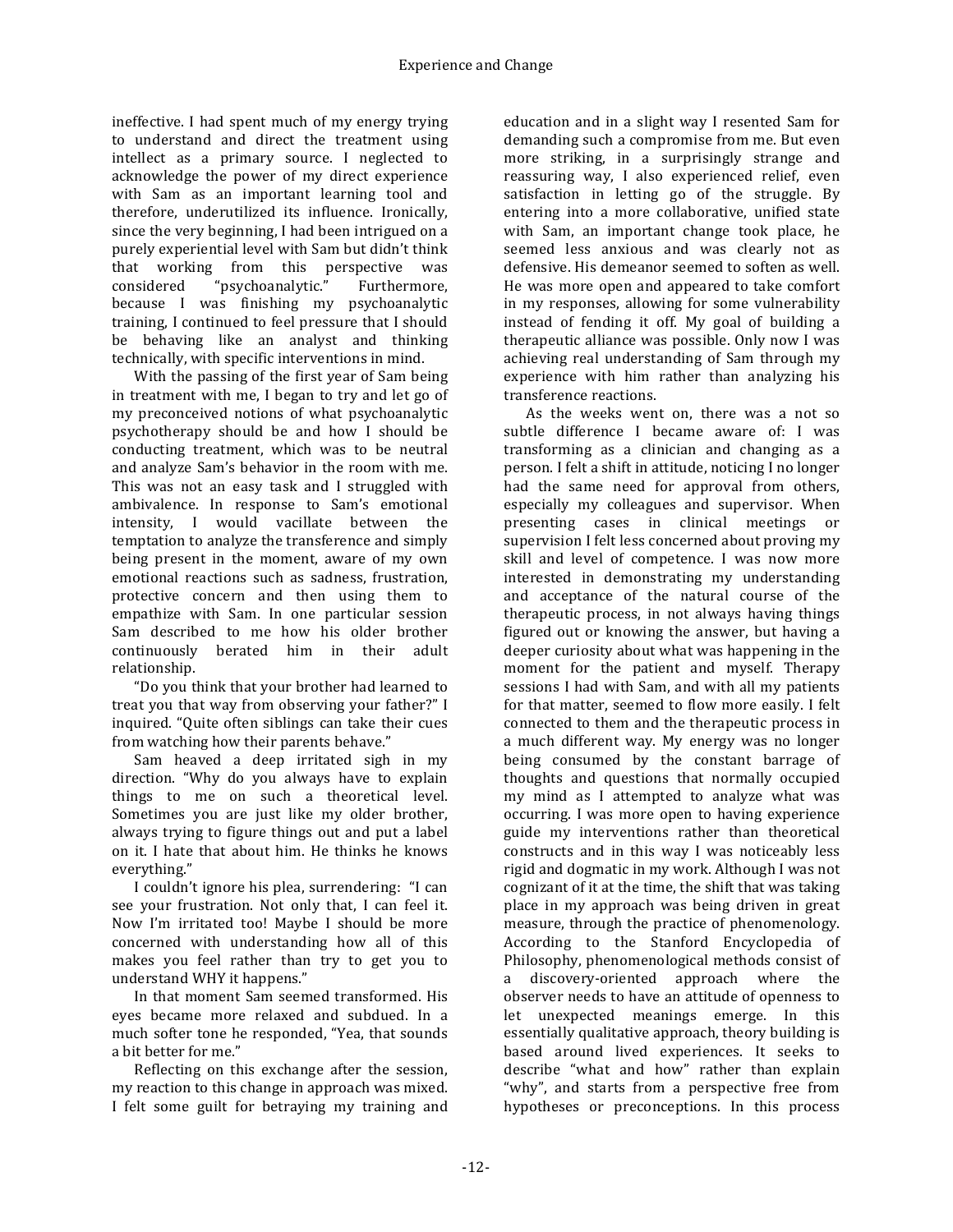there is only one legitimate source of data, the views and experiences of the participants themselves, taken as "fact". Merleau-Ponty (1945) suggests that we know not through our intellect but through our experience, asserting the foundational role that perception plays in understanding the world as well as engaging within it. This concept resonates strongly here because by becoming less focused on analyzing Sam using theoretical constructs, I created space for learning through the experience of purely being with him. Psychoanalyst and phenomenologist Gunnar Karlsson explores the relationship between these two worlds in *Psychoanalysis in a New Light.* Regarding phenomenology in the analytic encounter he writes, "the credo of phenomenology is to be faithful to the experience as it shows itself for the subject (human being)" (2010, pg. 7). Karlsson draws upon Edmund Husserl's concept of the "natural attitude", a naive, uncritical attitude to the world, to describe how the analyst should be oriented towards the patient. For Karlsson, the natural attitude is a description of our spontaneous, unreflective way of being in the world; when transformed uncritically into a philosophical position it becomes what he calls a "naive realistic epistemology" (p.  $7$ ), in which the world is exactly the way one sees it, independently of one's perception. I was being guided through authentic engagement with Sam and by the experiences which flowed out of that. I allowed myself to open up to the feelings of disappointment and frustration he experienced in his workplace and interpersonal relationships. The more I asked about such feelings the more I was able to truly experience and learn from Sam. I said things like:

"Help me imagine what it was like for you at that moment."

"I'm interested in what that felt like."

"Take me along with you."

Karlsson's ideal for the phenomenological psychoanalyst is to strive to understand the phenomenon (analytic encounter) free from preconceived ideas as much as possible. This "open attitude" is no stranger to psychoanalytic thought. It can be found in Freud's (1900) concept of "evenly suspended attention," as well as in Bion's (1995) "without memory and desire." My attempt to be more open resulted in a flow of new experience and information. Sam opened up more easily, less guarded and clearly less defensive in his reactions. This gave me the opportunity to make comments that reflected a more unified

experience; I was able to be authentic, empathic and more importantly, accurate in my responses. By seeking attunement, I allowed myself to have the feelings that would guide me to responses that resonated with Sam. Accuracy translated to Sam beginning to feel true empathy for his feelings and struggle. The following is a simple example of how I tried to immerse myself in Sam's emotional way of being:

"How could they expect you not to get upset when they are always taking shots at you."

"That's *exactly* what I tell myself." Sam's reply was accompanied by a smile and exhalation.

Although it was not the impetus for my change in approach, in a timely, fortunate twist of fate, several months after my "experimental change" in treating Sam I found myself in a class on psychoanalysis from a Self-Psychology perspective. This psychoanalytic theory and treatment developed by Heinz Kohut explains psychopathology as being the result of disrupted and unmet developmental needs. Through his landmark work, *The Analysis of the Self*, I began to learn about Kohut's concept of the self-object, which he describes as "external objects that function as part of the "self machinery," objects which are not experienced as separate and independent from the self. They are persons, objects, or activities that "complete" the self, and which are necessary for normal functioning" (1971, pg. 3). For Sam, I finally became exactly that. I learned how to let go of trying to "do" something" by employing specific techniques, in exchange for "being something" for Sam, an extension of himself. I also became familiar with the concept of empathy through emotional attunement. In the Kohutian model attunement goes beyond empathy: it is a process of communion and unity of interpersonal contact, a two-part process that begins with empathy, being sensitive to and identifying with the other person's needs or feelings and includes the communication of that sensitivity to the other person. For Kohut (1971), attunement is a kinesthetic and emotional sensing of others, knowing their rhythm, affect, and experience by metaphorically being in their skin, and going beyond empathy to create a two-person experience of unbroken feeling connectedness by providing a reciprocal effect and/or resonating response. Instead of trying to interpret to Sam the re-enactments that were taking place, getting him to see his role in creating barriers to emotional closeness, I began to simply mirror and join his affective states in an effort to provide the kind of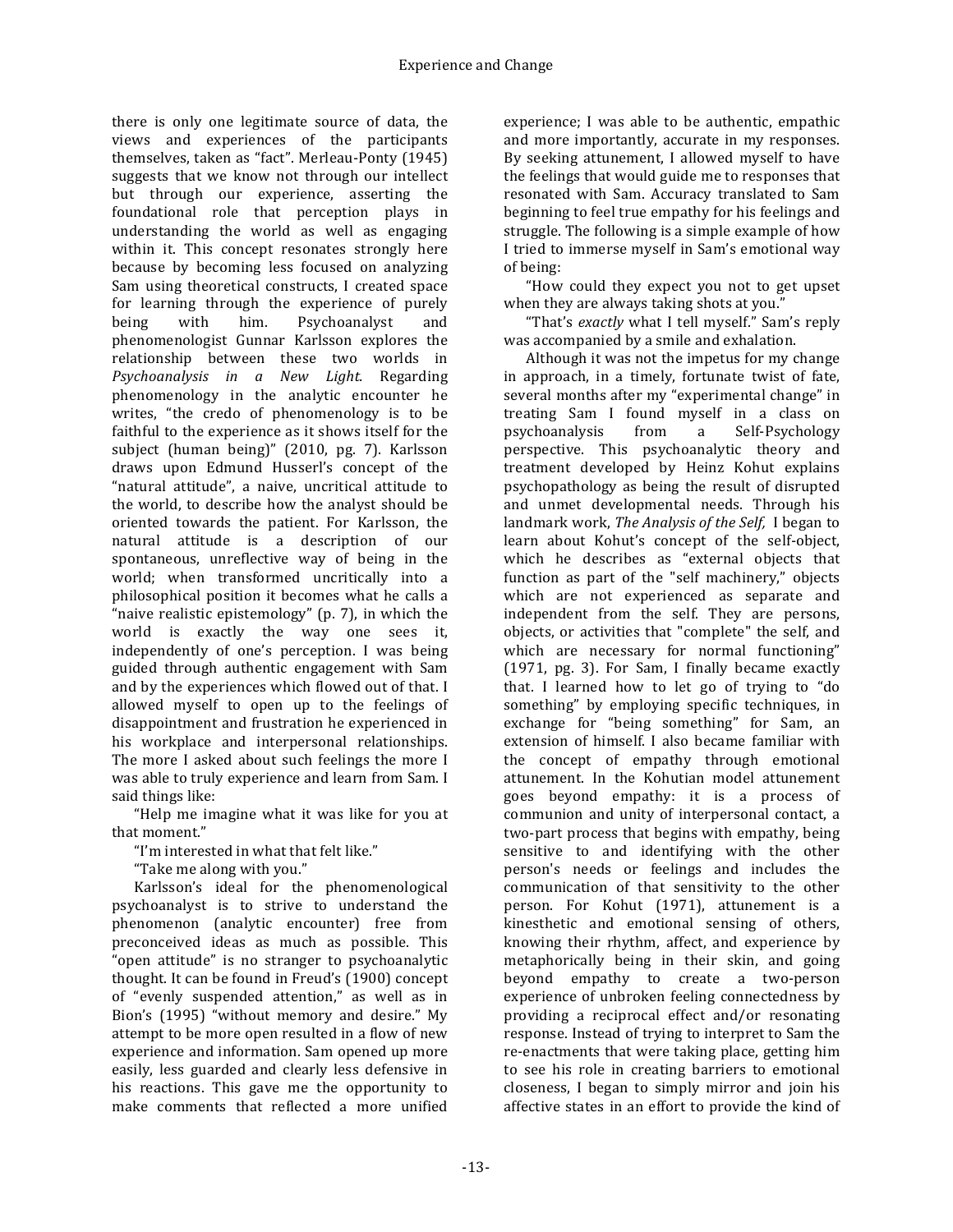experience Kohut refers to. My hope was that through empathic attunement. I could provide Sam with the emotional nourishment he lacked in his early relationships. The recurring issue of how Sam felt he was not valued at work provided an excellent opportunity to engage with him in this way.

"I made some suggestions at the staff meeting and the Clown said that she didn't think they would be useful for the project. She didn't even want to hear more about them!"

"So what were you suggesting?"

"Just some reporting procedures. I suggested that everyone should have access to the general notes, this way we can be prepared in case we have to cover for someone."

"Really? The Clown didn't care as much to even give your idea a listen? Man, how frustrating! That sounds like a perfectly good idea. What's wrong with them?"

The words I offered seemed to energize Sam. Smiling he perked up, "That's what I think and I'm relieved to hear that you got that. That's important."

"It's not too hard to see how they keep disregarding you. It's really difficult putting up with them. You know Sam, this is one of those moments that I feel like I am getting closer to understanding the things that upset you."

"Sometimes this therapy stuff seems to work huh?" Sam generously offered.

Raising my hand to my glasses and peering over them I asked, "Can you say more about that?" in a flat and monotone voice, attempting to impersonate a typical stuffy psychoanalyst.

Sam couldn't help but respond with a laugh, "There you go again.... analyzing!"

"Right, right... yes, this therapy stuff does seem to work sometimes," I joined in the laughter.

Understanding that this type of interaction was a potential repetition for Sam, from a past in which he desperately struggled for his parents' recognition only to be rejected, my approach was to be attuned to both his need for validation and to join his frustration at being ignored. Freeing myself from the constraints of interpretation, I opened myself to a new experience with Sam, one of holding, being emotionally available and connected to him on a deeper level. Although Sam's reaction was somewhat subdued, it was a positive one. His response reflected a willingness to allow me to empathize with him. Furthermore, being able to make some humor of my penchant for analyzing demonstrated that his demeanor towards me was changing as well. Through the

collective results of a deeper appreciation for learning in the moment, increased empathy, our developing therapeutic alliance and even a bit of humor, I found an approach that was less threatening to Sam's once highly vulnerable state of simply "being" in the world.

There was something else that posed less of threat as well, something more personal to meletting go of psychoanalysis as I had once understood it. Being a developing practitioner of a craft I had come to idealize, I believed that learning theoretical constructs and mastering technique were the essence of becoming a psychoanalyst. My idealizations and purist thought had been challenged by life's greatest instructor, reality. While not abandoning psychoanalytic thought altogether, I did subject my way of conducting the treatment to a rigorous examination, taking into account how it had complicated matters for both Sam and myself. He had not received what he needed or even demanded from the treatment, and I was failing at providing the most essential element of the therapeutic relationship, the experience of empathy. Merleau-Ponty (1963) faulted Freud and his psychoanalysis for not understanding how an individual's psychological development plays a role in their behavior. He implied that Freud "missed the forest for the trees, the bits of behavior for the whole field of meaning." My willingness to give up a rigid belief of how psychoanalysis should be conducted, largely by interpretation alone, and my personal identification with that: the need to be seen as a skilled clinician who is able to conduct treatment based on theory, were the most important choices I've made in my metamorphosis not only as a psychoanalyst, but a person. I had no desire to abandon my psychoanalytic training or thought but I was increasingly being drawn to a phenomenological way of working. Thinking of Merleau-Ponty's words about Freud, when it came to understanding Sam, I had no intention of missing the forest for the trees.

Going into springtime of the second year of treatment, I had another experience with the trees outside my office window. Watching the budding green leaves emerge and the landscape come to life after the long cold winter, I felt a sense of hope and renewal. As I looked out over the rows of green, I began to see something else, something not so apparent initially; an invisible process taking place in nature. The trees had come into bloom magically, bursting forth seemingly from nowhere. The leaf buds however, required an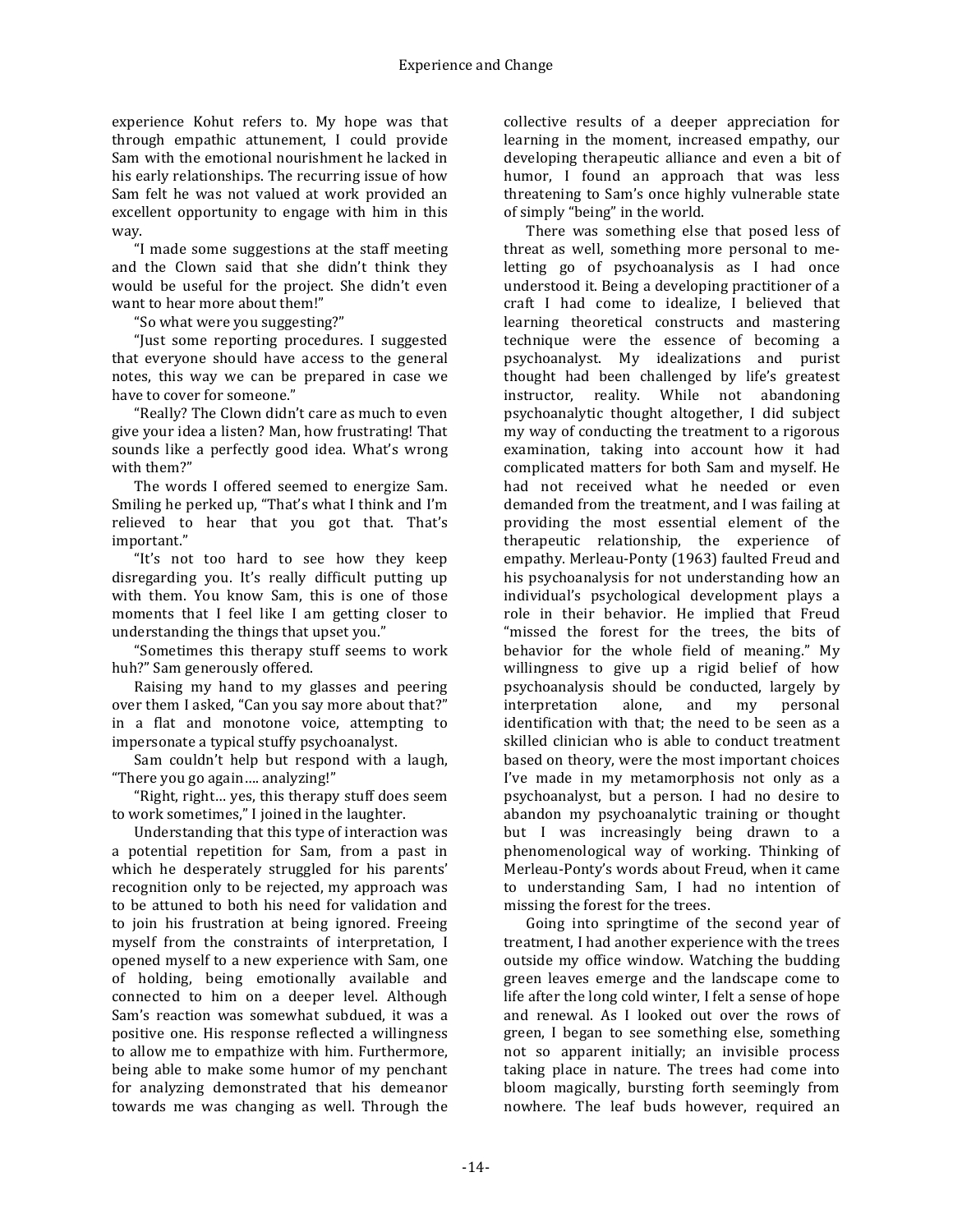intervention of sorts. In this process nature was called to do its part. The air and rain played an essential role in sustaining the tree, allowing it to continue in its development. But in order to thrive and reach its full potential, the tree needed something more. With the coming of spring, the warm sun had provided the final element needed for the tree to utilize its innate capacity for growth, allowing the annual metamorphosis to occur. Taking this experience in, I had a deeper appreciation for the complex and subtle processes that are required for change not only in natural world, but in human nature as well.

Embracing the change and stepping into this new way of being, I attempted to move beyond simple empathic attunement, taking opportunities to dig deeper to learn the "what and how" of Sam's experiences. I was now committed to what I believed was the essence of the therapeutic encounter: the natural and organic process of seeking true understanding of another in pursuit of healing. In simple conversational style I would have Sam describe to me his day-to-day encounters at work and in his social life. Highlighting this change was my choice on occasion, to initiate the start of the session, rather than wait to analyze Sam's first contact with me. Now when Sam would go through his regular ritual of plodding into my office, dropping his satchel and exhaling heavily, I would change my approach to him.

"You look a little worn down Sam. Have the folks on the job been giving you a hard time again?"

Sam looked up at me, wide eyed, surprised, with a sheepish grin on his face. "Well, I guess I am not hiding it that well. I didn't want to come here all pathetic. But yes, they've been making my life hell with all their suggestions on how I should be doing my job."

"Pathetic? That's not I was thinking at all. Seeing you come in I was actually wondering what kind of crap you've had to put up with this week. I don't know how you do it. You have to deal with so much. What's your secret?"

Sam suddenly sat up on the couch. Shoulders back, chest up, he looked me straight in the eyes. With a direct and confident demeanor he began: "You know, I've thought about that. I think what helps me the most is to know deep down that I am superior to them in so many ways. I don't have to prove it to them that I'm smarter or more creative in my work. I just look at them and think, you really aren't even in my league."

There was a distinctly different quality to Sam in that moment. He didn't seem as arrogant and

angry. I also noticed the absence of the usual hubris that often accompanied his claims. I recall that exchange as being one of the most grounded and genuinely connected, Sam to himself and between the two of us as well. In a stark change, I did not analyze Sam's statement, trying to understand it as driven by any pathology or diagnostic criteria. In fact, I believed him. I accepted what he was saying to be truth. My goal in this approach was to address the implicit relational scenario established in Sam's early life not just through words, trying to explain away the fallacies inherent in his beliefs, but instead through the experience of having me present and attuned to his emotional communication. Working from a phenomenological perspective I had turned my attention to what it felt like to be with Sam, using a process not so unlike transference analysis but more open to experiencing my feelings and reactions to Sam in the present moment as a way of gathering information about him. This required me to embrace a more ontological way of working, creating room for new facts, one being that Sam was indeed an incredibly intelligent and creative person.

As my interest in learning from Sam grew, discussion of his work with autistic children returned and emerged as a central theme in the treatment. He talked about it with increased frequency, sharing stories of his successes as well as his struggles. It was through this dialogue that I realized the similarity in *our* work together and the parallel process that was taking place. Sam was fighting a system which he felt advocated for reducing human interaction to a process of diagnostic labeling and systematic intervention. I was fighting a similar process within myself, with Sam as the object. As I listened to Sam complain of his supervisors' rigid, automated and impersonal methods, rooted in Behavioral Theory, I could hear his direct pleas to me in my work with him. Sam was showing me that in order to learn about him I needed to in essence, get "down on the floor and play with him." Only in this way could I truly experience his emotional states and be able empathize with his experiences, something Sam had always desperately craved in life. Changing in this way, I was both humbled and intrigued. Engaging at this level provided me with an incredible opportunity to not only learn about Sam, but to broaden my views on the therapeutic encounter, changing the way in which I worked.

I would often ask Sam to described the complex and fascinating nature of his work.

"What it is about this work that you enjoy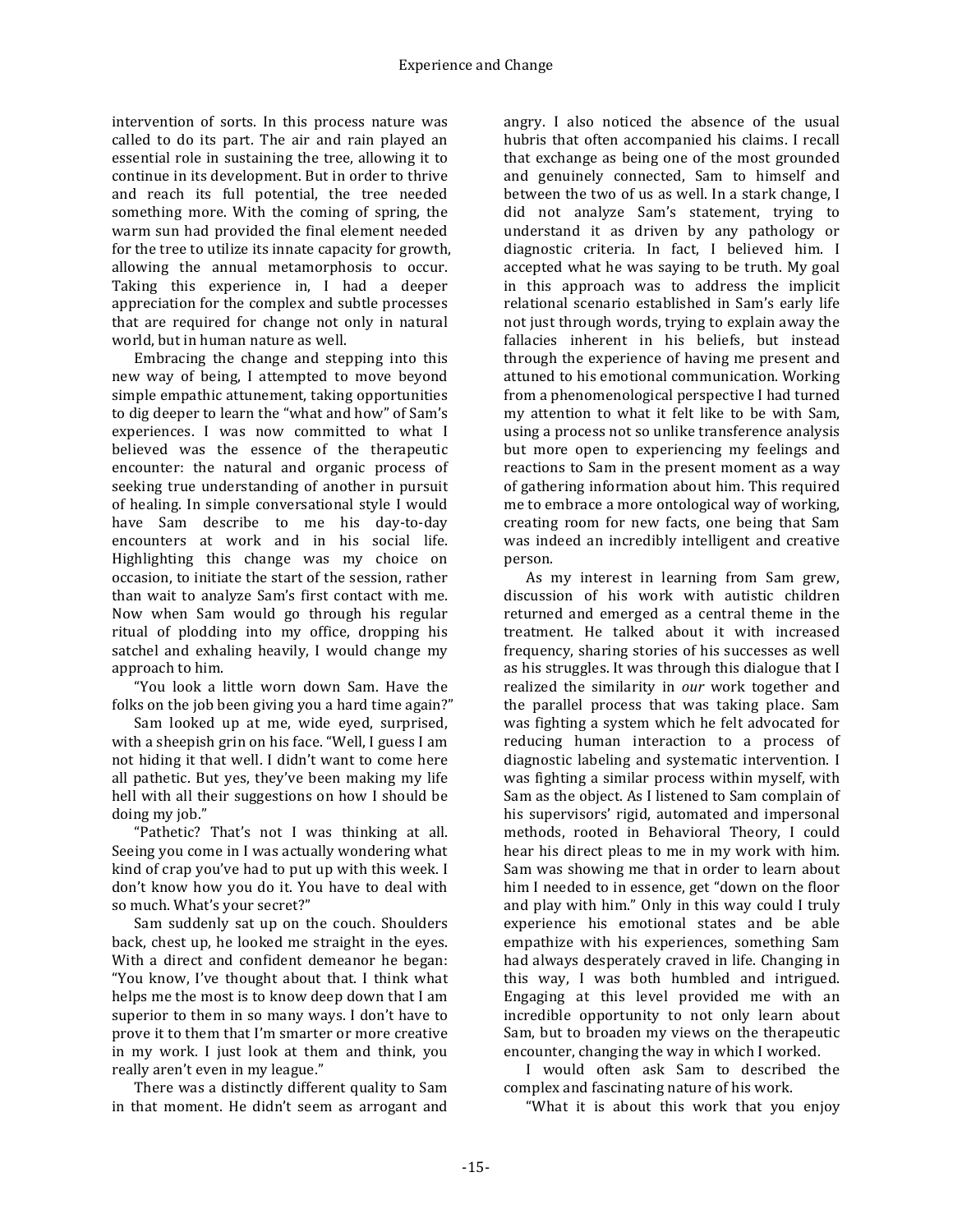most," I once asked.

"I love helping the children connect with me through feelings. I also like helping the parents. In the beginning they have no idea what they are dealing with and that scares them. They are told that they need a behavioral specialist who will focus on behavior and skills. I explain to them that this neglects the emotional life of their child. I try to give them hope that their child can learn to connect with them using their emotions."

I learned that in his work Sam would teach parents to engage their children through activities and games. He taught them to follow their child's lead. He coached them into how to direct their children into increasingly complex interactions. Sam explained this process, called "opening and closing circles of communication," as being central to the approach.

According to Greenspan (1979), the aim of his intervention strategy is to help children reach developmental milestones crucial for emotional and intellectual growth. The goals for achieving this include self-regulation, interest in the world, engagement in human relations, two-way communication, and emotional thinking. As I learned more about the theory and methodology of this approach, the more I appreciated Sam and the struggle he originally brought to treatment. He was offering so much of himself through his work and he desperately wanted to experience that coming from someone else. Being with Sam in this way I was finally able to understand, on both intellectual and emotional levels, that what he wanted more that anything else was to have someone he could change places with, someone who would provide a similar level of empathy that he exhibited for the children he worked with.

In developing this awareness I was uncovering important clues to Sam's psychic life. I learned that he in fact had the capacity to make meaningful connections with others. He had been seeking that throughout his life. When it was met with indifference from others Sam withdrew, relying on himself for emotional comfort and understanding. It was in this scenario that the distortion of being an exception developed, further alienating him emotionally from others. Understanding Sam in this way helped me to respond to him in supportive ways that strengthened our therapeutic alliance. The more I showed interested and demonstrated empathy, the more Sam talked about his experiences working with autistic children and their families.

"I started working with a new family this week, boy do they need help, they are really desperate."

"Well, they've got the right guy. I enthusiastically injected. "From what you've told me you seem to have a way of giving these families hope. You understand how scared they are and you provide comfort."

"They really don't know what to expect, they've been told so many bad things about what their child has that they just feel like nothing can be done. Until I show them how I can reach their child emotionally. Then things change." Sam proudly exclaimed.

"You are becoming a master of change Sam. You show people a different way of being and they really seem to be affected by you. That must be so satisfying for you."

"Giving the parents hope feels great. Connecting emotionally with the children, that's what really matters to me. I'm glad you know that about me."

"I do Sam. And knowing some of the things you have been through in life, it is all the more impressive."

The shift in my way of working proved effective in reducing Sam's anxiety and aggression, creating room for new feelings in the transference. I felt he was finally developing some trust in me. Into the third vear of treatment Sam was no longer regularly fighting me as the bad object but rather, he was using me as a good object to fulfill his needs. He finally had the captured the gaze of someone who he felt was genuinely interested in him, someone who was making an effort to empathically bear witness to his suffering as well as celebrate his triumphs. The American poet and novelist Robert Penn Warren wrote, "if you look at something it changes...if you think about yourself, that very fact changes you"  $(2003, \text{pg. } 274)$ . Sam was indeed changing. He was finally allowing me to not only look at him, but to see him. As a result I became more relaxed in the room. I no longer felt under pressure, needing to say the right things or preoccupied with thoughts of how Sam might react to me. I changed insofar that I was now free to think about myself differently. I was finally working effectively with Sam, which made me feel competent in the treatment and more confident overall. From this new perspective I now could see how my own feelings of shame about failure had been evoked time and time again with Sam. Taking a more phenomenological view, I could now pay attention to the real thoughts and feelings that were occurring in the present for both Sam and myself. However, it was not without risk.

This was new, unfamiliar territory for Sam. It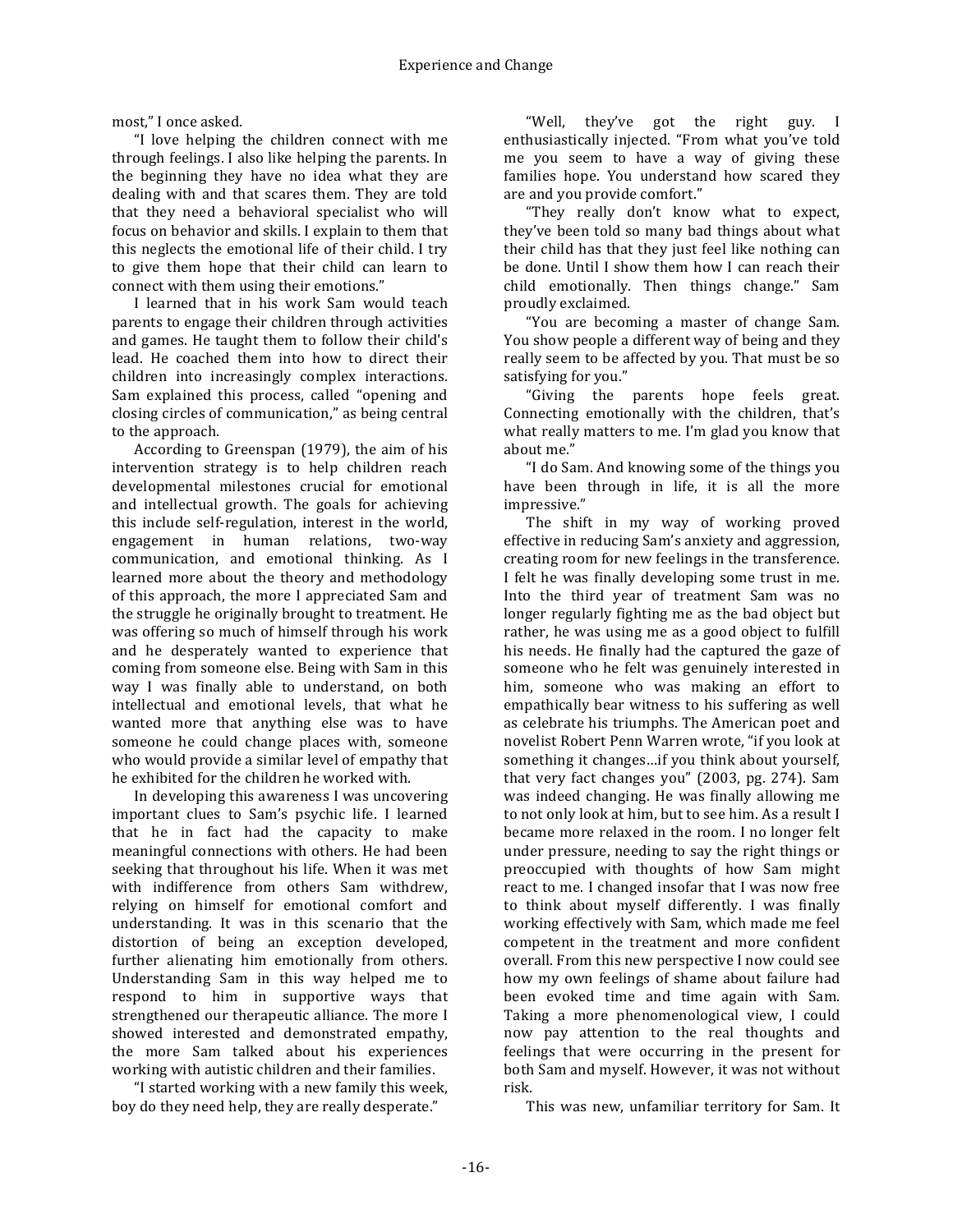required an element of trust not necessarily in me, but in the dynamics that were occurring between us and the feelings that stirred in him.

Although Sam was less defensive and more willing to allow me to be in the room with him, there were things that clearly still remained off limits for him. Even in the most benign forms, anytime I attempted to talk about what was happening between us, Sam would immediately deflect my comments. As part of my regular practice I ask patients how the therapy is going for them. With Sam it was no different.

"I'm wondering how things are going for you here in therapy Sam?"

"I'd say this is ok. I finally feel like someone is getting me now," Sam flatly responded.

"Well it's taken awhile and you've helped me by opening up more about yourself. You are helping me to know you better. Any thoughts about that?" I pried.

"Maybe I've changed a little. But this has changed even more. You stopped analyzing."

"I don't think it was the analyzing that bothered you so much Sam, I think you might have felt I was judging you and in a way, that just might be right. I wasn't really listening to what you were asking me for. What do you think?"

"Ok maybe, but where is this going?" He suspiciously questioned.

"Well, we know what your early experiences were like, that you felt nobody really cared about what you did, thought or felt..."

No sooner did those words escape my overzealous mouth did Sam remind me of the parameters he had drawn for our relationship.

"Let's just say that things are going good and leave it at that. It feels like we are heading towards a discussion about how fucked I am. Can we change the subject?" Sam asked in a rising, irritable tone.

And just like that, the conversation stopped. The fragile alliance that had been building was suddenly threatened.

"Sure Sam, what would you rather talk about?" I obliged, feeling some shame in trying to get closer to him through my interpretation.

"Well what I was going to talk about today was how they have been cutting down on my hours at work. I think they are trying to get rid of me."

So began another session with Sam. Rejected, I felt my efforts were not appreciated and this caused me to feel I had done something wrong. In my recurring need to prove to Sam that I was capable of helping him, and maybe wanting to feel some acknowledgement of being important to him,

I once again led him into an uncomfortable place. I was momentarily at a stalemate with him. I quickly sobered, reminding myself just how difficult Sam could be. I realized my optimism was a bit premature and that some things would just have to wait. Sam was capable of only going so far emotionally. Describing our relationship as *this* and our interaction as *things* was evidence to me that Sam needed to maintain a relationship in which he did not have to fully recognize me. Ladan  $(2000)$  notes that sometimes in the desire for a "real" relationship with the analyst the primacy of the patient's experiential world is maintained. One could also say that the patient often does not want to really pay, in the psychic sense, for having a "real" relationship. Sam was not ready to allow me into his life as separate and distinct individual with whom he could truly relate with. For in that situation he would have to relinquish his own selfimportance. He would also run the risk of being terribly disappointed if I failed to meet his incredible needs, which were proving to be quite formidable. To expect anything more from him after such a relatively brief time in therapy would be unreasonable.

It had taken years of repetitive traumatic experiences for Sam to erect his defenses. He had survived tremendous abuse, endured endless humiliation and yet he found a way to carve out a meaningful life for himself. Thinking about his chosen line of work, I realized just how resourceful Sam had been in that endeavor, even if in a strange way it also contributed to his life struggles. Sam had become very successful treating autistic children. He utilized his ability to recognize their expressions of feeling, matching them almost magically in wordless attunement. His way of being bridged a gap of isolation for these children. He must have made them feel understood on some level, appreciated in an otherwise strange and indifferent world. But the nature of his work required him to go no further. Because the children he worked with were incapable of meaningful communication through words, Sam did not have to engage at that level, offering more of himself. He could remain at an emotionally safe distance, his own vulnerability concealed. It became increasingly clear to me that what Sam wanted from me was to not pierce and penetrate this highly guarded veil but to simply join him in his affective states as a way of saying "I know what it is like to be you because look, I feel the same way too!" The realization of what my relationship with Sam was going to be was as subjugating as it was liberating. In order to move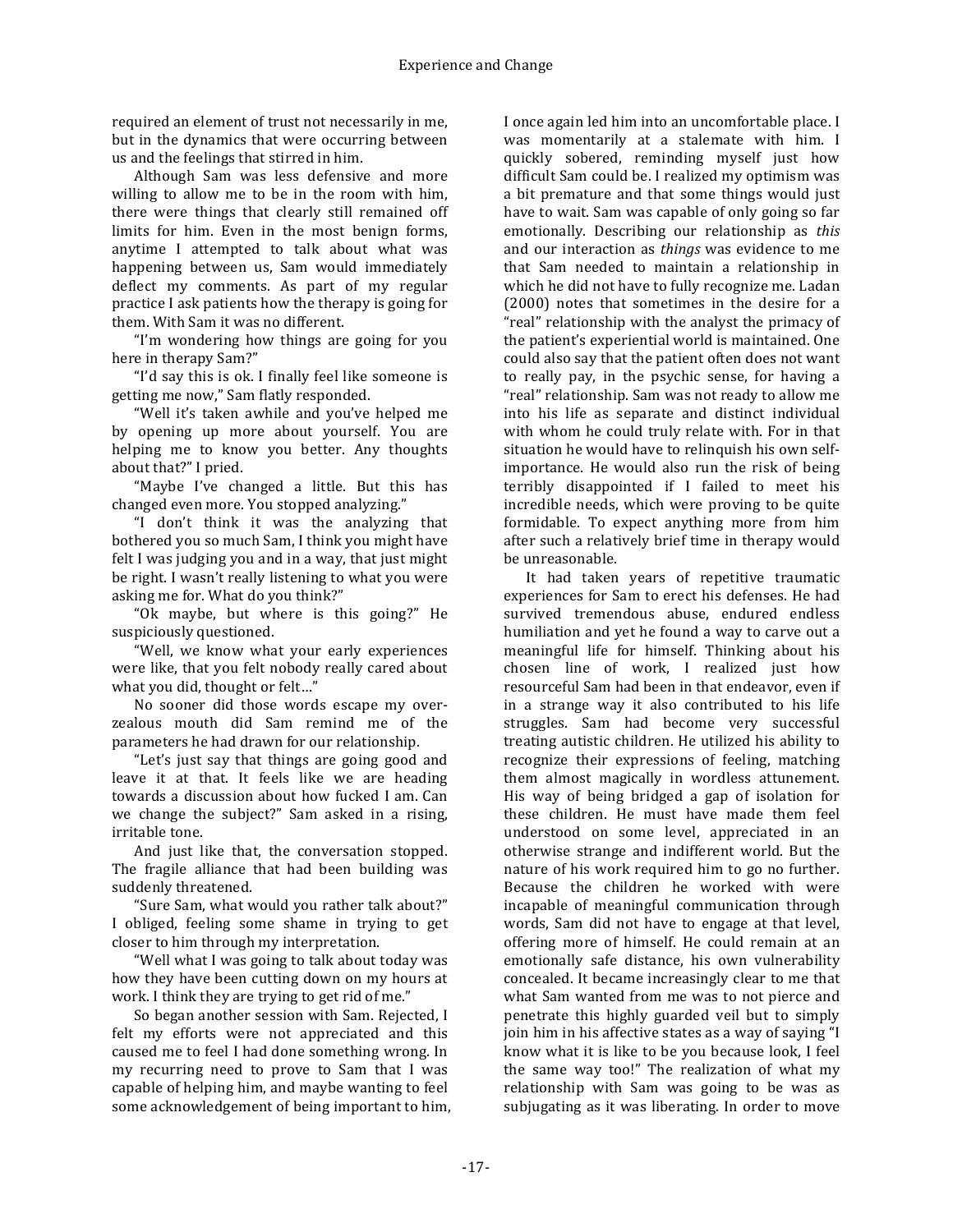forward in any positive therapeutic way I would have to be very mindful of the limitations Sam imposed on our relationship. I accepted the fact that I would have to dig in for the long haul and that maybe through long-term treatment things would change.

Unfortunately, I would never come to know if that would be possible. Change is not something that can be predicted with certainty or necessarily controlled for that matter. It is a concept, a belief in altering the course of something or someone. We can, of course, make a conscious decision to attempt change but the nature of it alone will always be fraught with challenge and uncertainty. And so it was with Sam and I. Several days after the exchange where Sam imposed his limitations and left me wondering about the future, he called me. Sam rarely called and when he did, I always answered if I could. On this particular occasion I was in session so I let it go to voicemail. Immediately following, I checked his message. Seeing that it was about two minutes in length, I paused. I did not listen right away but instead found myself fantasizing about what might be waiting. My first thought was that Sam had a breakthrough. He was calling to apologize and tell me that he finally saw our relationship as a repetition of his early life experiences, that he realized the shame his family had caused him for simply wanting their love and attention. Through their harsh judgement and neglect he could see how at first, he felt *he* was wrong but then later developed an elaborate fantasy whereby he was an exception to that dysfunction. I imagined he would tell me that he needed to adopt those defenses as a child to survive in such a dysfunctional environment but grew to realize that using those defenses as an adult had prevented him from securing the close, loving relationships he so desperately craved. I thought Sam would go on and say that my analysis of our relationship was correct, showing him how and where his struggles developed but realizing this. things could finally change for him. Another thought occupied my mind as well. I feared that Sam had finally had enough of our relationship, that he could no longer tolerate my analysis of him. I imagined Sam railing against me as a "fucking" know-it-all textbook psychoanalyst" and that my recent failed attempts once again proved that I could never analyze someone as intelligent and creative as he. That thought sent a wave of anxiety through me. Psychologically straddling these polar opposites, I reluctantly pressed "play".

"Hi, this is Sam calling," he announced in a

solemn, flat voice. "I'm calling to let you know that I won't be making my appointment. Something has come up and I don't think I will be able to continue with the sessions. The fucking clown finally got her way. The agency let go of me. She said some bullshit about a change in policy and that only workers who have the applied behavioral analysis certificate can provide services. What a crock of shit!" Sam was getting worked up; I could hear the agony through his heavy breathing. "Do they really think that stuff works?" he implored. "They don't care about the kids because if they did, they would know that I am the only one who is really connecting with them and making a difference. They have no clue, no fucking clue. I knew this was going to happen. When clown started cutting my hours down I had a feeling they were trying to push me out the door. I asked for new referrals but she kept insisting there weren't any coming in. Yeah, right. Anyway, I don't really know what I'm going to do. I have no money and now no job." I'm already only paying \$20 dollars a session and I haven't even been able to afford that. I have no other choice but to stop for now. Maybe if things change in the future, I'll give you a call and see if you have any availability. Anyway, thanks for everything, it's been fun. Ok, take care. Bye."

Stunned, I listened again. But despite my wish, nothing had changed. It was the same message. I felt compelled to call Sam immediately but I had another patient waiting. In fact, I had three more back to back that evening so returning his call would have to wait. As I worked into the night I struggled to remain focused on my patients. I kept thinking of Sam, of what he was doing, thinking, feeling. I wondered if he felt a sense of relief or despair with his abrupt termination of therapy. When each patient paid me my fee that evening I thought of Sam and his inability to do so. I thought, "I'm making a good living, I can see him for very little, even nothing if need be." I also felt guilt and shame at charging money to help people who are suffering. It seemed like a reasonable solution, Sam would get the treatment he needed and I would be absolved of my guilt and shame. I had constructed a compromise that allowed me to go to sleep that night with a seemingly clear, albeit somewhat distorted conscience.

The following morning I anxiously waited for an appropriate hour to call Sam and share my plan. I would spell things out, Sam would graciously accept my offer and we would meet for our regular session the following day, that's what I imagined. I called Sam but he did not answer so I left a message asking for him to call me, that I had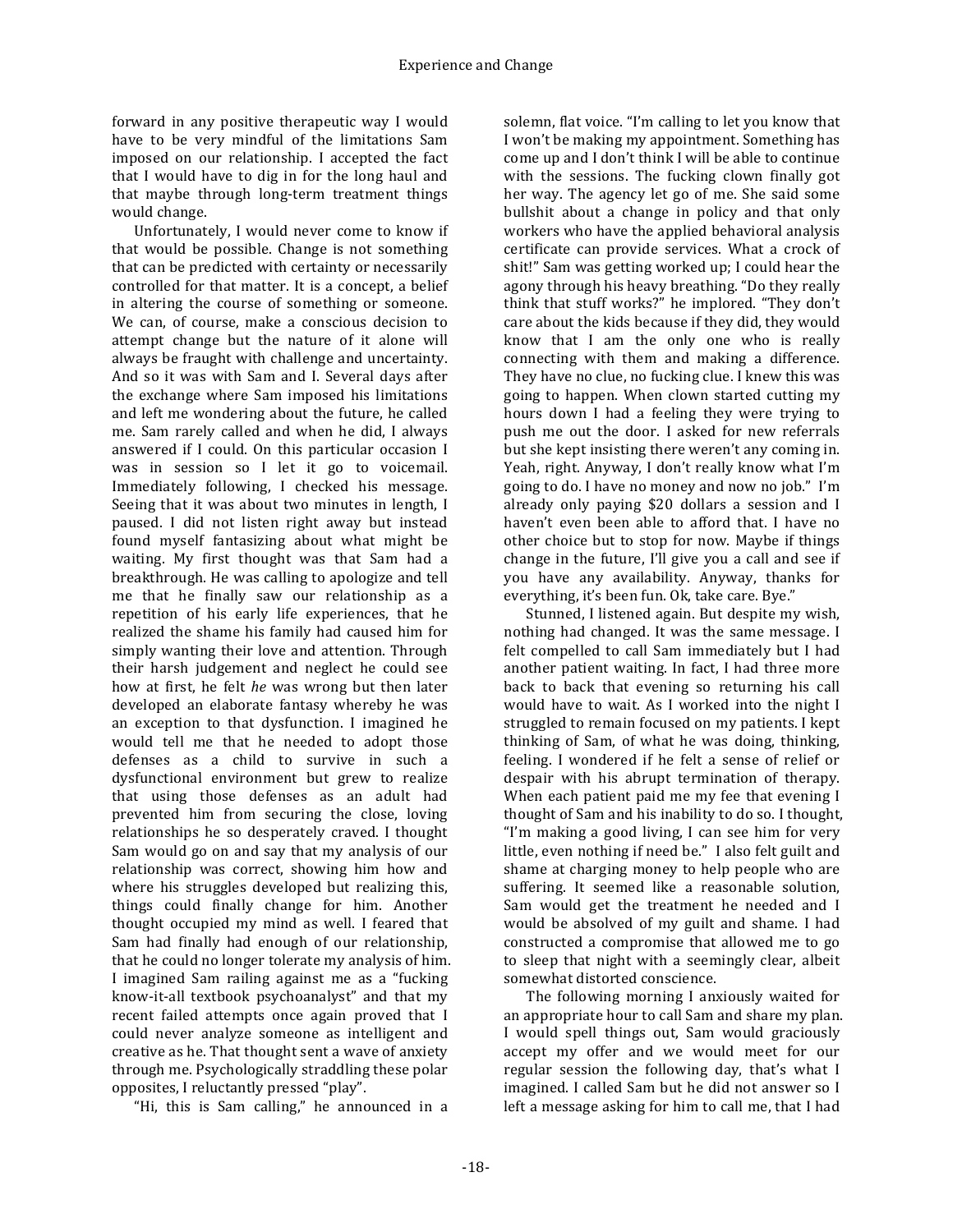some thoughts about the situation that I wanted him to consider. He didn't return my call. I waited several days and called again. Once again, no answer. This time I eagerly made my pitch through voicemail. Then I waited. And waited. After two days Sam returned my call. However, my phone never rang, it alerted me with a "buzz" that I had a message. (I later learned that there is a function that allows a caller to bypass answer and go direct to voicemail. I wondered if Sam had done this as a way of avoiding me.)

"Hey, it's me. I got your message. Thanks for your generous offer but I don't think I could accept free therapy. Hopefully I'll be back on my feet soon. I'll be in touch. Take care."

That was the last time I would ever hear Sam's voice. The next day I called back and left this message: 

"Hi Sam, I received your voicemail. I understand. Call me if your feelings should change." Ironically, "change" was the final word I offered to Sam. He has yet to respond.

The end of my relationship with Sam came so suddenly, so unexpectedly, and in the days and weeks that followed I struggled to process what had happened. I was upset by the fact that Sam could not (or would not) continue therapy. I thought about the years of humiliation and shame Sam had to endure. I imagined that losing his job was a loss of identify for him. In his life and especially in the treatment, his work had been central to his existence. It was where he was the most successful. It was where he could be truly exceptional. If he could no longer have that distinction in his mind, if he no longer had that point of reference in our relationship, where did that leave him? Thinking about what he might be experiencing, I was deeply saddened. Sam had been consistent in attending therapy and rarely missed, which showed dedication. Despite his resistances, I believed that he was really starting to get something out of our sessions together. To just give up on things seemed so senseless, unnecessary. Unfortunately I did not have control of the situation. I had to wait and see if Sam would reconsider his feelings and return to treatment. This left me with strong feelings of my own. I had put so much of myself into the treatment and felt disregarded, unappreciated and even abandoned by the abrupt termination of the relationship. The only thing that brought me some comfort was the thought that Sam and I had experienced something significant together. We had changed each other in real ways that were life altering.

At the heart of my change in approach was

moving from transference analysis to being a developmental object for Sam, in essence from "interpreting" to "holding." Going forward a question lingers in my mind. "As clinicians, can we hold while interpreting?" This question was formulated unknowingly during my work with Sam and my task at hand will be to seek an answer in each of my future therapeutic encounters. This will be Sam's true legacy.

On October 29th, 2012, several months after my last session with Sam, Superstorm Sandy plowed into New Jersey, leaving in its wake an overwhelming path of destruction. The area where my office is located was not spared and the building was closed for over a week. On the day I returned to work I drove through areas that were heavily damaged. The most common and visually striking form of destruction was the damage to trees. Whether huge downed limbs or totally uprooted trees, with their gnarled roots exposed like giant fingers that had lost their grip on the soil, the storm's impact on the natural environment was incredible. As I drove, I thought about the fabulous view from my office and wondered if the sprawling trees had survived the storm's wrath. Upon arriving I went straight to the windows, pulling open the curtains and drawing up the blinds. As I looked out over the once orderly rows I could instantly see a change. The landscape was eerily different. There were large branches missing from some trees and I could see gaps where others had once stood. I pondered how some trees were able to weather the storm relatively unscathed while others totally succumbed to the storms fury. Still others were able to stand their ground, giving only a portion of themselves, sacrificing branches and limbs but not toppling over. Later on in the afternoon I took a break between sessions and went for a walk to get a better look and examine the trees up close. As I approached one of the gaps where a large tree once stood I came upon a man in a hardhat with a chainsaw in his hands. He had been clearing downed limbs and inspecting the trees. Seeing him as an expert of sorts I stopped and asked, "What causes some trees to blow over while others are able to withstand the force of the storm?" He stopped, removed his hat, wiped away the perspiration with his forearm and lit up a cigarette. He took a long look around at the trees and then settled his gaze on me. He seemed eager to take the opportunity to talk about his work. I wondered if anyone had ever approached him like I had, asking for his expert opinion. He took a long drag from the cigarette and pointed towards the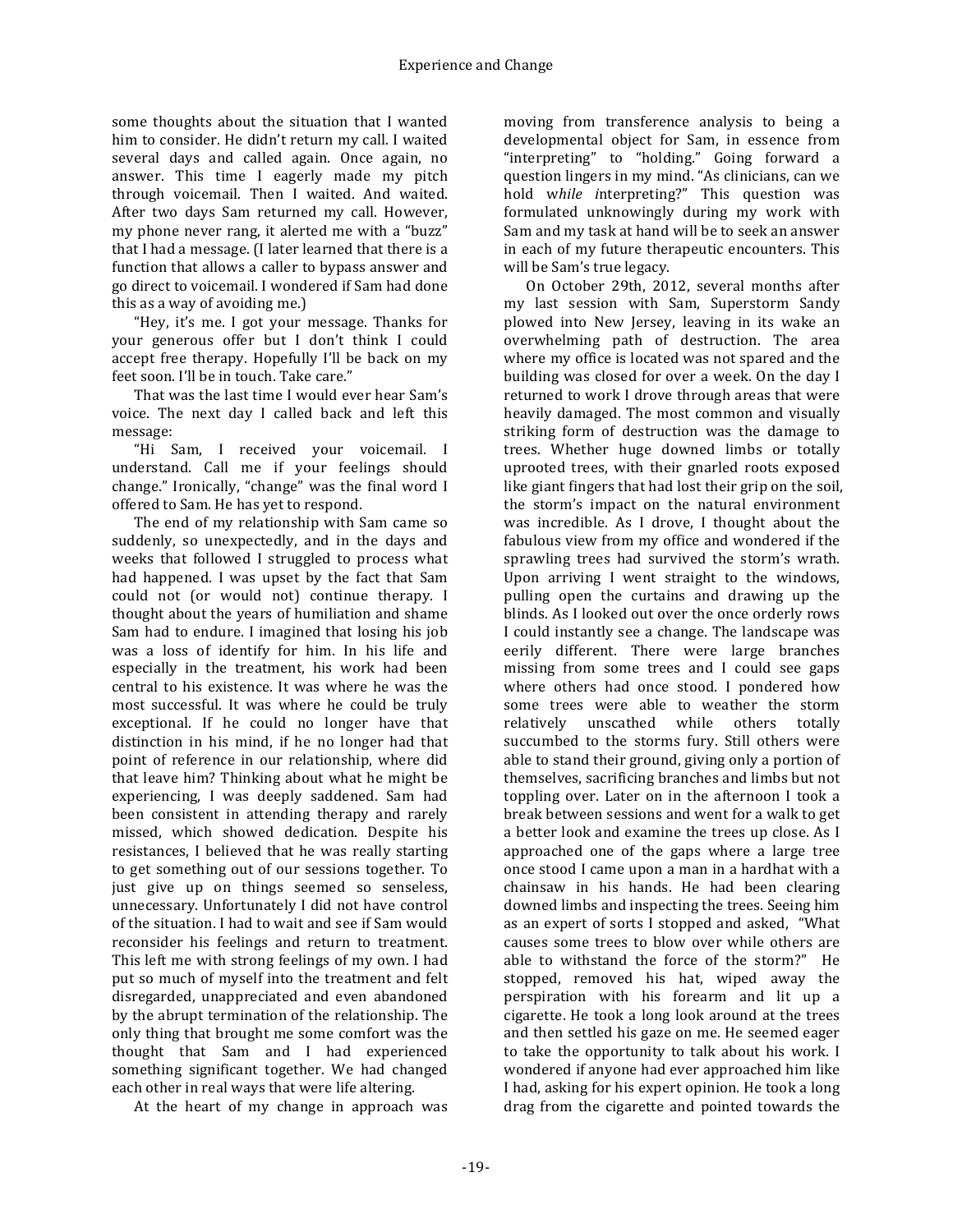trees.

"Many things contribute to whether a tree can survive a storm like this. The wind, the angle they are positioned towards the storm, the age of the tree, it's general health...all of those things play a role. But the most important thing are its roots. Without strong roots set down deep in the soil, the tree doesn't stand a chance. All the trees here that survived have very strong root systems. They've been around a long time and have had a chance to get their roots firmly established in the ground. Yep, it was the roots for sure that saved those trees."

As the man spoke he looked away from me, out over the rows of trees, as if lecturing on a deep philosophical topic. I sensed his satisfaction. He was making a proud affirmation of sorts which led me to wonder if he had weathered some storms in his own life. I was captivated by the man and his words. As I turned to leave I thanked him for the information and said, "Strong roots. Sounds like a lesson for life. Thanks." With that I turned to walk back to my office. As I passed one of the trees still standing I thought to myself, "strong roots indeed."

It had been three years since I first met Sam. During that time I weathered countless emotional storms with him. I thought about how he roared into my life like a hurricane in that first session. I thought about how he tested my strength and resilience over time. The winds had blown strong. But these were no ordinary winds, these were the winds of change. Sam came into my life like a storm, but he had a purpose. Through the storm he taught me that experience is the only reliable source of information in the world. Sam made me look at myself and re-evaluate how I work clinically. He helped me understand that when treating a patient, their unique experiences and expressed needs are more important than simply how they behave in the treatment room. In changing that aspect of myself I was able to help Sam. Overtime he changed as well. He seemed to find comfort in the idea that someone had finally bore witness to his struggles: that his pain and suffering were legitimate responses to real people and events. Amidst the storm of his life, in the treatment Sam finally found a safe haven. Although I still struggled with his abrupt departure and hoped that Sam would return, I was reassured by the feeling that I had helped him on some level, I had done some good for him. I was also grateful for what Sam had done for me. He helped me to set my roots firmly in the ground. I had established my identity as an analyst. I no longer saw my work in technical or theoretical

terms but rather as a practitioner informed by psychoanalytic theory *and driven*  by phenomenology.

Late autumn. Change, once again in the air. Gazing out of my window down the boulevard, I admired the orderly lines of colorfully speckled trees that had survived the storm. Despite the scattered pockets of missing trees and signs of damage, collectively they still created a beautiful landscape scene. Taking a moment to admire each one, for their strength and resilience, I was briefly mesmerized. Waiting for my next appointment I drew a deep, satisfying breath. I felt at peace. I was confident in myself and my work. And I knew it was all because of *change*.

#### **References**

- Bion, W.R. (1995). *Attention and Interpretation.* New York: Jason Aronson Press.
- Casement, P. (1985). *Learning from the Patient.* New York: The Guilford Press
- Freud, S. (1900). The Interpretation of Dreams. Standard Edition. 5:135-151. London: Hogarth
- Freud, S. (1914). Remembering, repeating and working through. Standard Edition. 12:147-156. London: Hogarth.
- Freud, S. (1916). Some character types met with in psychoanalytic work. Standard Edition. 14:309-333. London: Hogarth.
- Fuchs, T. (2007). Fragmented selves: temporality and identity in borderline personality disorder. *Psychopathology*. 40:379–387.
- Goldstein, E. (1990). *Borderline Disorders. Clinical Models and Techniques.* New York: The Guilford Press.
- Greenspan, S. I. (1979). *Intelligence and Adaptation: An integration of psychoanalytic and Piagetian developmental psychology.*  New York, NY: International Universities Press.
- Karlsson, G. (2010). *Psychoanalysis in a New Light.* New York: Cambridge University Press.
- Klein, M. (1957). *Envy and gratitude: A study of unconscious sources.* London: Hogarth.
- Ladan, A. (2000). *Walking Heads: On the Secret of Fantasy of Being an Exception*. Amsterdam: Uitgeverii Boom.
- Lansky, M.R. (2005). Hidden shame. *Journal of the American Psychoanalytic Association*. 53:865- 890.
- Manica, M. (2006). Implicit memory and early unrepressed unconscious: Their role in the therapeutic process. *International Journal of*